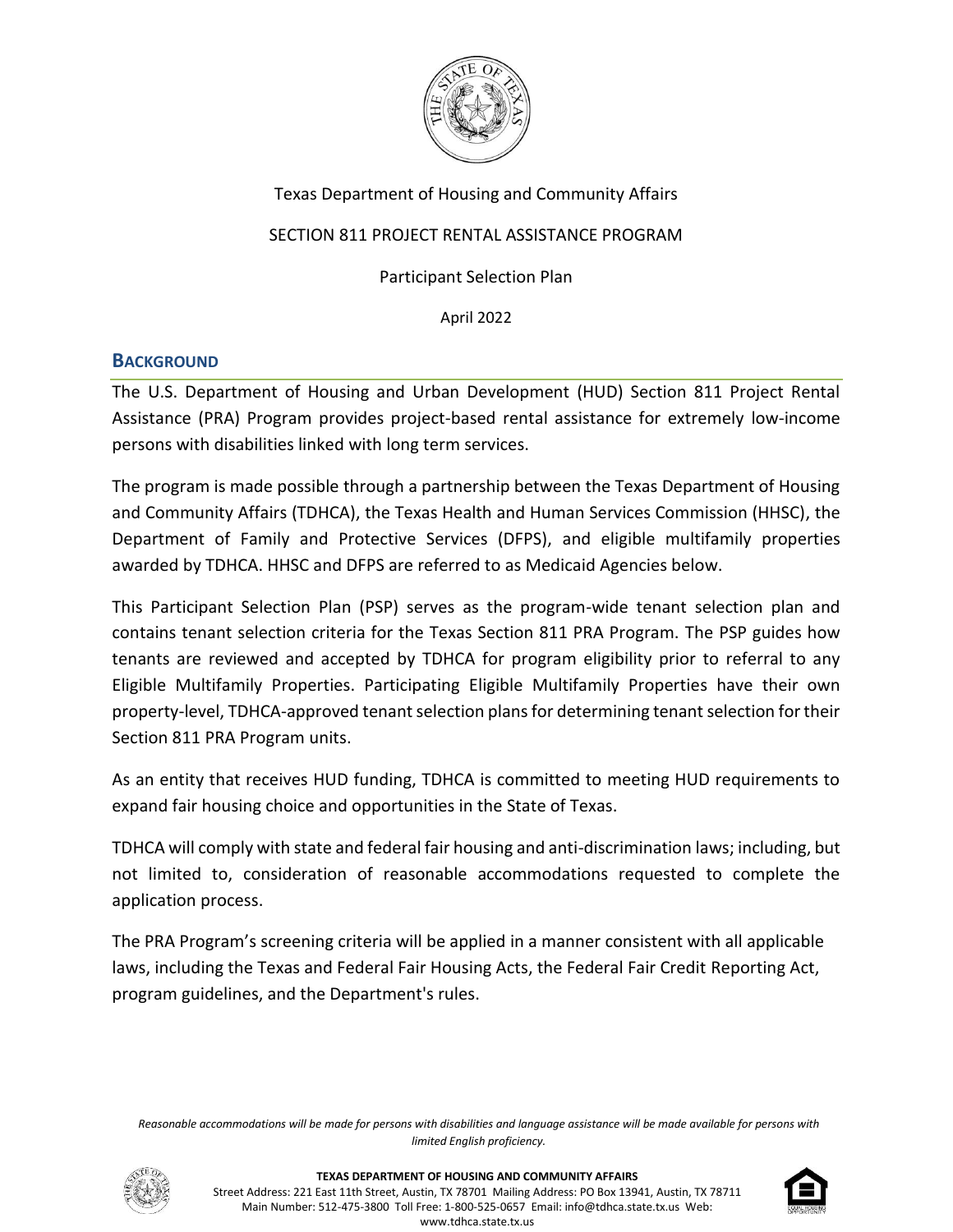Capitalized terms are defined in the Section 811 Project Rental Assistance Program Cooperative Agreement, its attachments (Cooperative Agreement), which is found on the TDHCA 811 webpage:<http://www.tdhca.state.tx.us/section-811-pra/resource-documents.htm> and Title 10 of the Texas Administrative Code which is found on the Texas Office of the Secretary of State's webpage: [https://texreg.sos.state.tx.us/public/readtac\\$ext.ViewTAC?tac\\_view=3&ti=10&pt=1.](https://texreg.sos.state.tx.us/public/readtac$ext.ViewTAC?tac_view=3&ti=10&pt=1)

### **THRESHOLD ELIGIBILITY REQUIREMENTS**

The 811 PRA Program is a federally funded program limited to individuals who are part of the Target Population and eligible to receive services through one of the state Medicaid Agencies participating in the program. Each Eligible Applicant must include a qualified member of the Target Population that is at least 18 years of age and under the age of 62. Applicants may qualify before they are 18 years of age, but they cannot move into an assisted unit before they turn 18.

Households must meet the definition of Eligible Applicant as defined by Exhibit 1 of the Cooperative Agreement and as further provided below. All Target Populations are eligible for community-based, long-term care services as provided through Medicaid waivers, Medicaid state plan options, or state funded services and have been referred to TDHCA through their disability services provider, service coordinator, or local mental health authority case manager

The State of Texas has committed to making voluntary services available based on the needs of individual members of each Target Population. Only Eligible Applicants, also known as Eligible Tenants, as further defined below, and as defined in the Interagency Agreement, may access the Section 811 PRA Program.

The Interagency Partnership Agreement outlines the roles and responsibilities of TDHCA and the Medicaid Agencies. It can be found on the TDHCA Section 811 webpage: [http://www.tdhca.state.tx.us/section-811-pra/resource-documents.htm.](http://www.tdhca.state.tx.us/section-811-pra/resource-documents.htm)

To determine applicant eligibility, Referral Agents, approved by TDHCA and the Medicaid Agencies, submit completed, TDHCA Application Packets to the TDHCA Point of Contact (POC) for the HUD Section 811 PRA Program. The applications are located on the TDHCA Section 811 webpage: [https://www.tdhca.state.tx.us/section-811-pra/referral-agents.htm.](https://www.tdhca.state.tx.us/section-811-pra/referral-agents.htm) The application contains response fields needed for TDHCA to verify the Threshold Eligibility Requirements. Only Referral Agents can submit TDHCA Application Packets to the program. Participating Eligible Multifamily Properties may also verify the Threshold Eligibility Requirements at the time of referral from TDHCA. The list of Threshold Eligibility Requirements is as follows: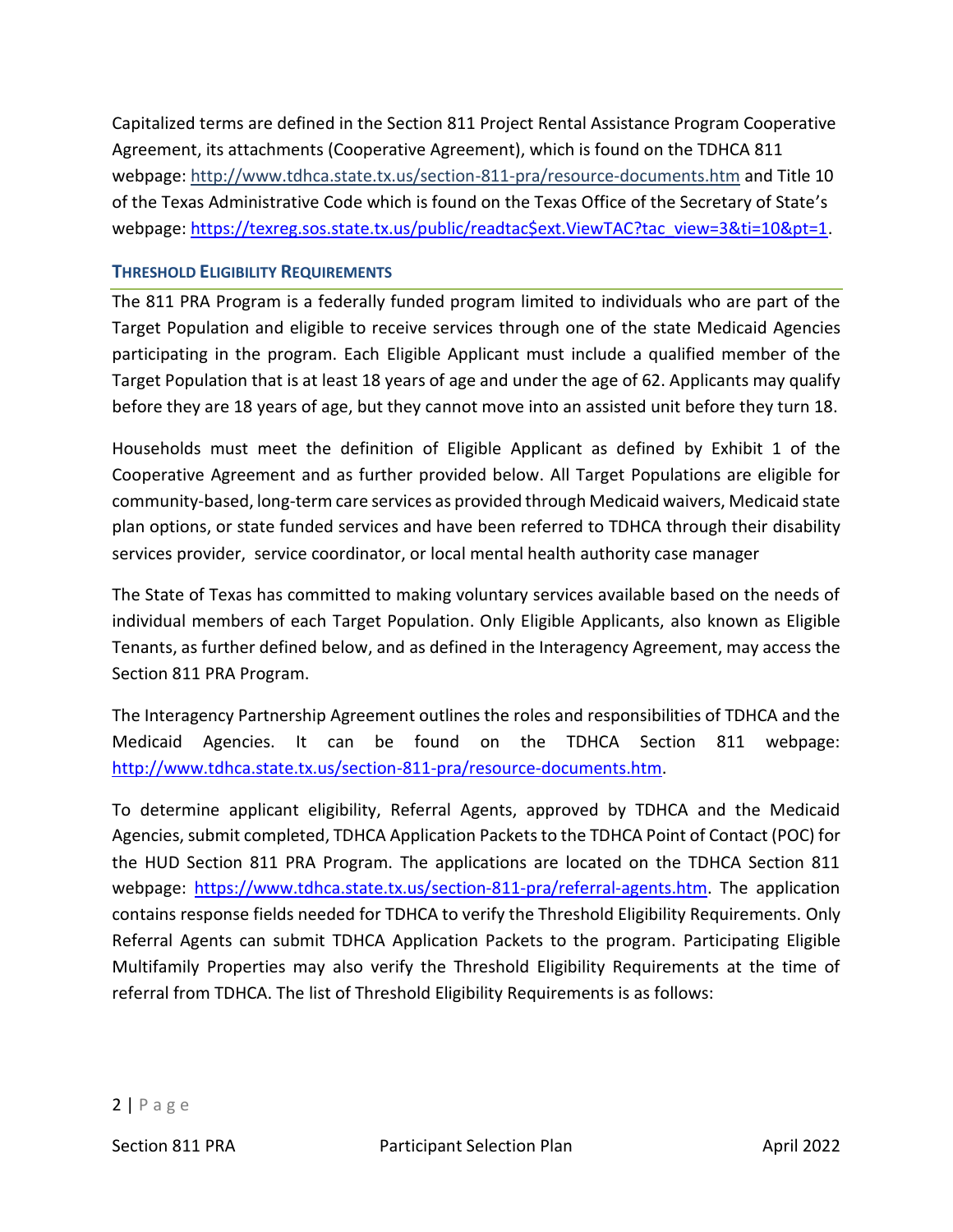### **Disability Requirement**

Eligible Applicants must be persons with disabilities, as defined by Exhibit 1 of the Cooperative Agreement.

### **Income Requirement**

The combined annual income of all members of the Eligible Applicant's household at the time of admission into the 811 PRA Program must not exceed the extremely low-income limit, as defined by HUD, based on the area in which the property is located. TDHCA maintains an updated Income Limit Chart on its TDHCA 811 webpage: [http://www.tdhca.state.tx.us/section-811](http://www.tdhca.state.tx.us/section-811-pra/participating-properties.htm) [pra/participating-properties.htm.](http://www.tdhca.state.tx.us/section-811-pra/participating-properties.htm)

### **Age Requirement**

The Applicant's household must contain at least one person with a disability who is a member of the Target Population and who is 18 years of age or older and less than 62 years of age at the time of admission into the property.

#### **4. Social Security Numbers**

#### **New Applicants and Existing Tenants**

Effective March 30, 2009, per the Code of Federal Regulations, 24 CFR Parts 5, 92, and 908, Refinement of Income and Rent Determination Requirements in Public and Assisted Housing Programs Final Rule, each assisted Applicant must submit the complete and accurate Social Security number assigned to the Applicant and to each member of the Applicant's household claiming eligible immigration status, and documentation of the numbers submitted.

The documentation necessary to verify a Social Security Number (SSN) is a valid SSN card issued by the Social Security Administration (SSA), or such other evidence of the SSN as HUD may prescribe in administrative instructions, including acceptable sources listed in Appendix 3 of HUD Handbook 4350.3 REV-I.

There is one exception to this rule: for Applicants age 62 or older as of January 31, 2010, whose initial determination of eligibility for assistance was begun before January 31, 2010, documentation must be obtained from the Owner of the property where the initial determination of eligibility was determined that verifies the Applicant's exemption status.

The documentation necessary to verify a SSN is a valid SSN card issued by the Social Security Administration (SSA), or such other evidence of the SSN as HUD may prescribe in administrative instructions, including acceptable sources listed in Appendix 3 of HUD Handbook 4350.3 REV-I.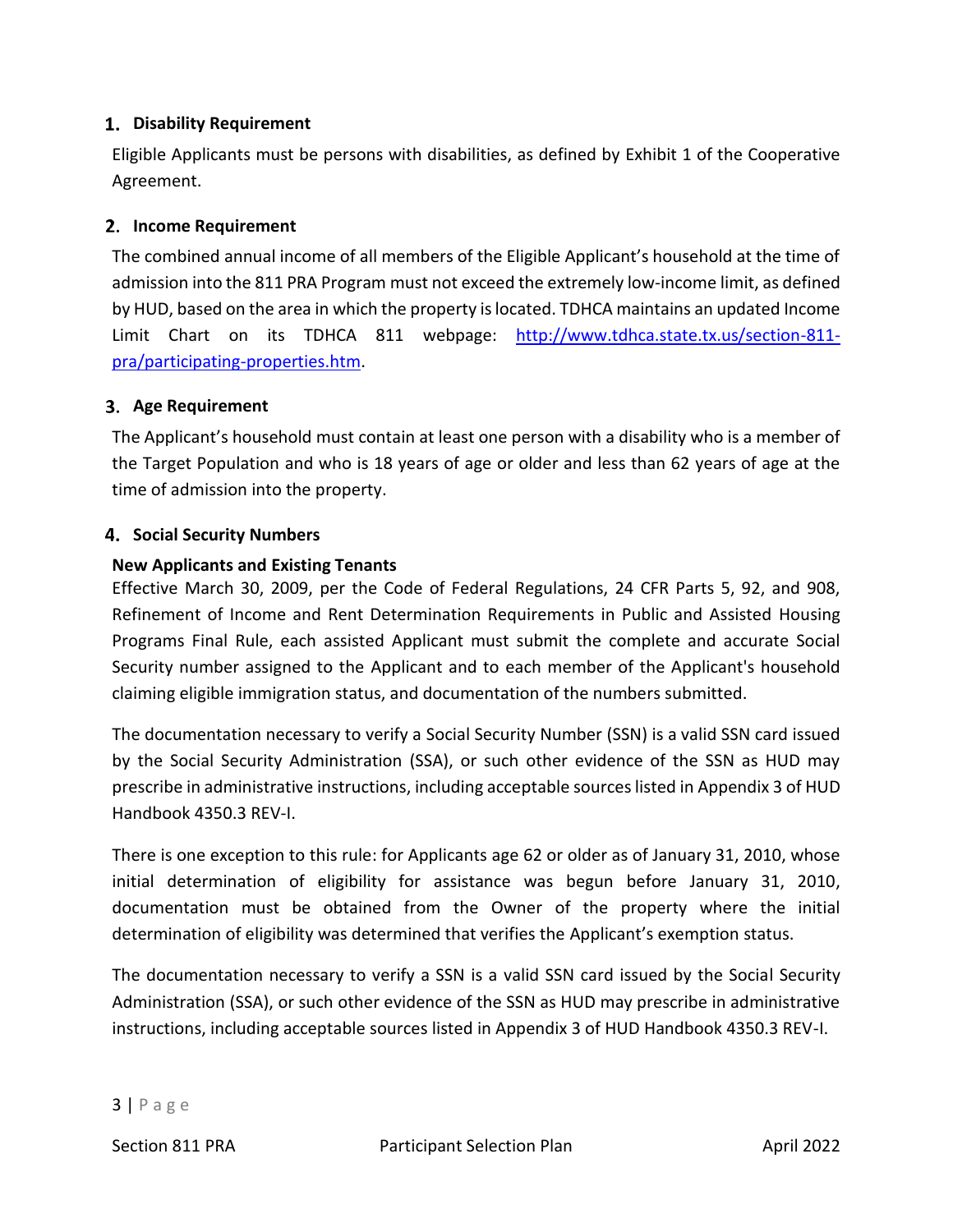#### **Adding a New Household Member to an Existing Household**

When a tenant requests that the participating property add a new household member, the tenant must submit the new household member's complete and accurate SSN to the Owner at the time of the request or at the time of processing the interim reexamination or recertification of household composition that includes the new member(s), and documentation of the number(s) submitted.

For a new household member under the age of six without an assigned SSN, the tenant must disclose and provide verification of the new household member's SSN within 90 calendar days of the child being added to the household. The Owner, as articulated in their tenant selection criteria, must grant an extension of one additional 90-day period, if the Owner, in its discretion, determines that the tenant's failure to comply is due to circumstances that could not have been foreseen and were outside the control of the tenant, e.g., delay in processing by SSA, natural disaster, fire, death in family, etc. During the period that the Owner is awaiting disclosure and verification of the SSN, the child is included as part of the household and shall be entitled to all of the benefits of being a household member, including the dependent deduction. If, upon expiration of the provided time period, the tenant fails to disclose and provide verification of the SSN, the tenant and the tenant's household are subject to termination of tenancy. The documentation necessary to verify a SSN is a valid SSN card issued by the SSA, or such other evidence of the SSN as HUD may prescribe in administrative instructions, including acceptable sources listed in Appendix 3 of HUD Handbook 4350.3 REV-1.

### **Previously Undisclosed SSN or Assignment of New SSN**

If a tenant or any member of the tenant's household has a previously undisclosed SSN, or has been assigned a new SSN, the tenant must submit the complete and accurate SSN assigned to the tenant or household member, and documentation of the number(s) submitted. The documentation necessary to verify a SSN is a valid SSN card issued by the SSA, or such other evidence of the SSN as HUD may prescribe in administrative instructions, including acceptable sources listed in Appendix 3 of HUD Handbook 4350.3 REV-1.

#### **Lack of Social Security Documentation**

According to Paragraph 3-9 of HUD Handbook 4350.3 REV-I, if an individual has a SSN but does not have documentation of such, the property will continue to process the application, and will give the Applicant 90 days to provide the documentation. If the property has determined that the Applicant is otherwise eligible for admission, and the only outstanding verification is that of the SSN, the Applicant may retain his or her place on the waiting list for the 90-day period during which the Applicant is trying to obtain documentation. After 90 days, if the Applicant has been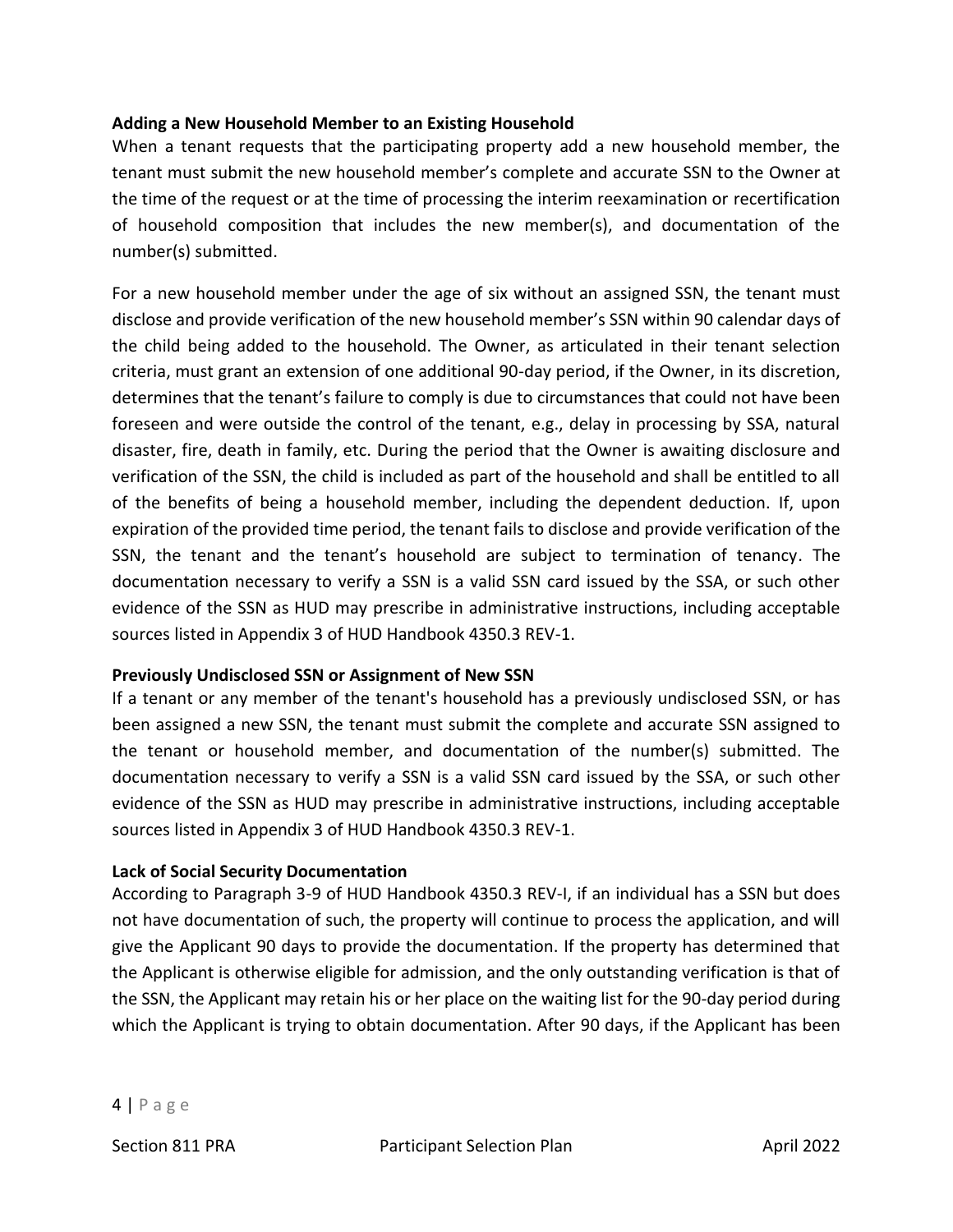unable to supply the required SSN documentation, the Applicant should be determined ineligible and removed from the waiting list.

### **Applicant Consent to Release Information**

All members of an Applicant or tenant household, who are at least 18 years of age, and each household head and spouse regardless of age, must authorize the Referral Agent (RA) to share personal information, including income information, with TDHCA. This authorization is part of the program application and is required. Refusing to sign the Authorization for Release of Information (HUD 9887/9887-A) by any adult household member will cause the household to be ineligible for assistance. All adults regardless of whether they report income must sign the program application. In addition, all adult members of an Applicant household will be asked to sign individual verification forms authorizing the property to verify household income and other applicable eligibility factors. Applicants will be asked to sign a release that allows the RA to discuss with the program staff at TDHCA and participating properties throughout the program application process, property application process, and (if applicable) tenancy supported by Project Rental Assistance, in a participating property.

### **Screening for Other Criminal Activity and SexOffender Status**

Prior to occupancy, Owners will screen for and cannot admit an Applicant if any member of the household, including household member age 18 and over:

- Is subject to a lifetime registration requirement under a State sex offender registration program,
- Was evicted in the last three years from federally assisted housing for drug-related criminal activity, or
- Is currently engaged in illegal use of drugs or for which the Owner has reasonable cause to believe that a member's illegal use or pattern of illegal use of a drug or alcohol may interfere with the health, safety, and right to peaceful enjoyment of the property by other residents.

TDHCA or Owners will reject applications that indicate any of the above conditions either through the program application, additional information or evidence submitted in connection to the application, an application update, or publicly available records.

### **Target Populations**

The Person with a Disability must be a member of the Target Population, as defined by the Interagency Agreement. The Target Population includes: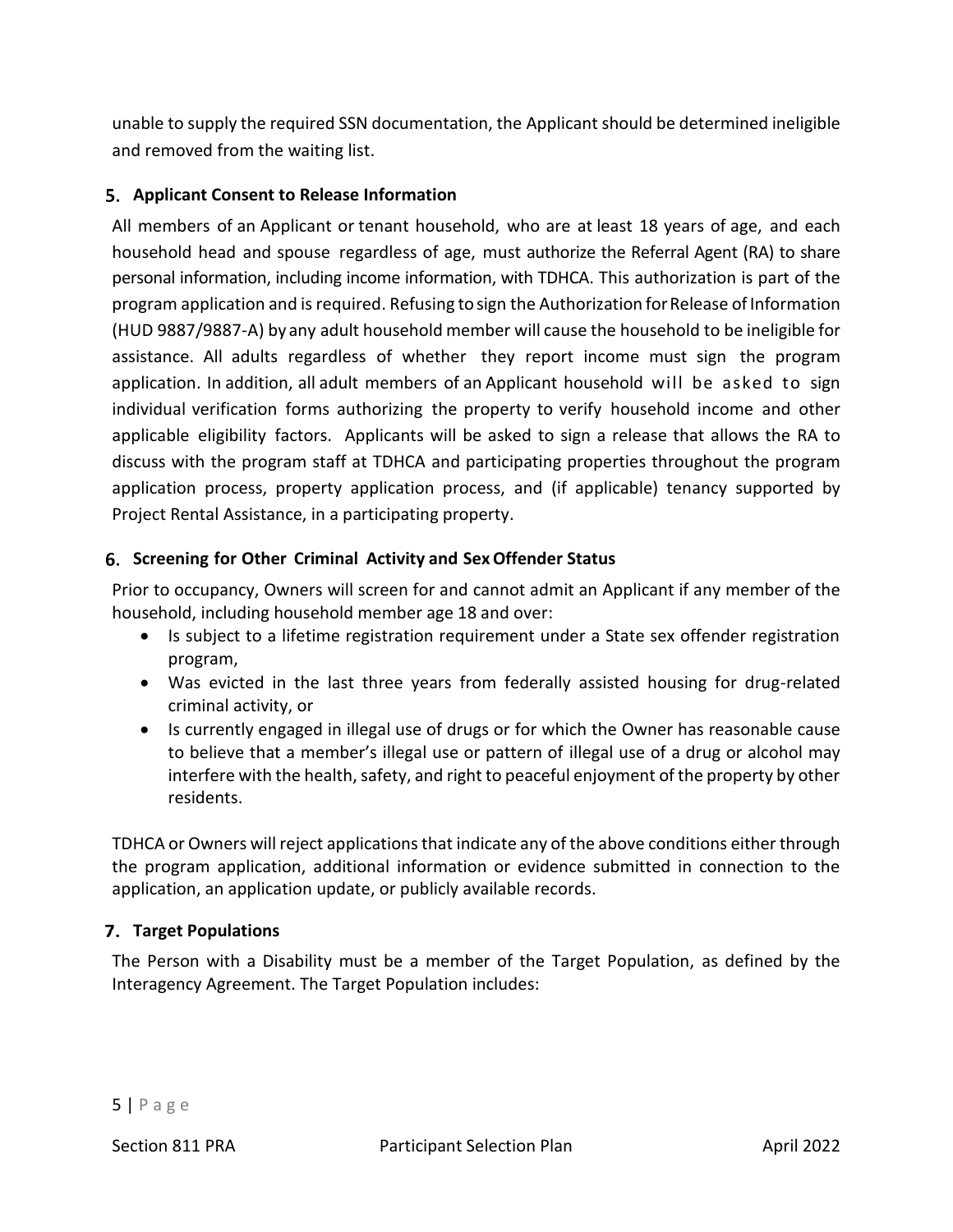- Persons with Disabilities Exiting, or having exited within the previous 12 months prior to submitting the Application, Intermediate Care Facilities for Individuals with Intellectual Disabilities (ICF/IIDs) and Nursing Facilities. If a household exits a nursing facility after applying for the 811 PRA program, they maintain eligibility if they submit an Application to the Section 811 PRA Program within 12 months of exiting.
- Persons with Serious Mental Illness eligible for services through a Local Mental Health Authority or Local Behavioral Health Authority
- Youth or Young Adults with Disabilities Exiting Foster Care

# **Eligibility under the Student Rule**

Owners are required to determine a student's eligibility for Section 811 PRA assistance atmovein, annual recertification, initial certification (when an in-place tenant begins receiving Section 811 PRA) and at the time of an interim recertification if one of the household composition changes reported is that a household member is enrolled as a student. The Owner will use the following HUD guidelines as indicated in Chapter 3 of HUD's occupancy handbook, HUD Handbook 4350.3 REV-I. A property may have other additional student restrictions applicable in relation to other funding sources utilized by the property.

# **Students that are Eligible for Section 811 PRA Assistance**

For a student to be eligible, independent of his/her parents (where the income of the parents is not relevant), the student must demonstrate the absence of, or his/her independence from, parents. The student must meet, at a minimum, all of the following criteria to be eligible for Section 811 PRA assistance. The student must:

- Be of legal contract age under State law;
- Have established a household separate from parents or legal guardians for at least one year prior to application for occupancy, **or** meet the U.S. Department of Education's definition of an independent student, as indicated in the handbook Glossary);
- Not beclaimed asadependent byparents orlegal guardians pursuant to Internal Revenue Service (IRS) regulations; and
- Obtain a certification of the amount of financial assistance that will be provided by parents, signed by the individual providing the support. This certification is required even if no assistance will be provided.

If a household consists of all full time students (attending public or private elementary schools, middle or junior high schools, senior high schools, colleges, universities, technical, trade or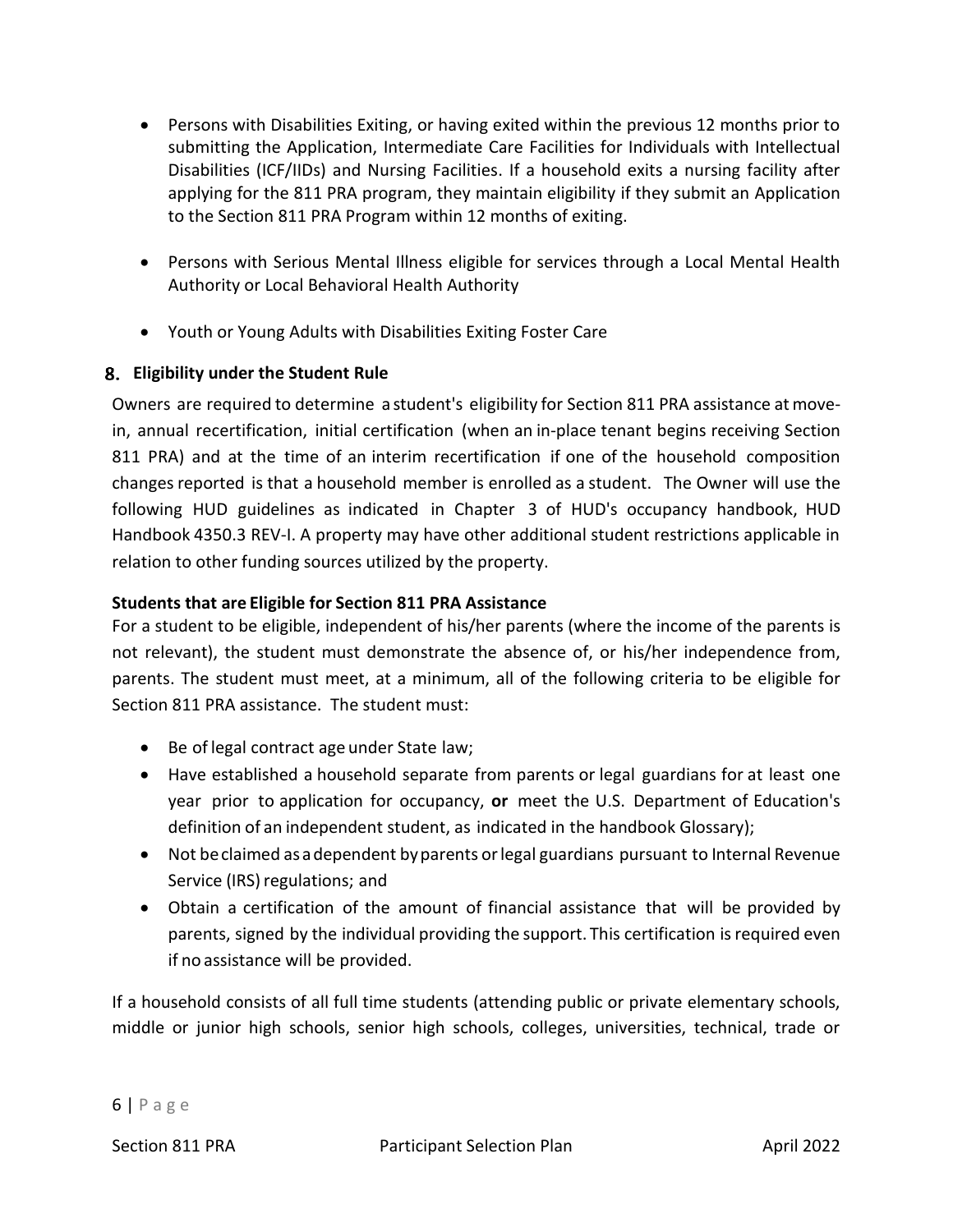mechanical schools) for five or more months during the current and/or upcoming calendar year (months need not be consecutive), the household must also meet one of the following conditions:

- At least one student receives assistance under Title IV of the Social Security Act (such as TANF);
- At least one student was under the care and placement responsibility of the state agency responsible for administering foster care;
- At least one student participates in a program receiving assistance under the Job Training Partnership Act, Workforce Investment Act, or other similar federal, state or local laws;
- At least one student is a single parent with child(ren) and the parent is not a dependent of another individual and the child(ren) is/are not dependent(s) of someone other than the parent; or
- The students are married and entitled to file a joint tax return.

# **Defining Student Financial Assistance Income**

Any financial assistance a student receives (1) under the Higher Education Act of 1965, (2) from private sources, or(3) from aninstitution of highereducation that isinexcess ofamounts received for tuition is included in annual income, except if the student is over the age of 23 with dependent children or if the student is living with his or her parents who are receiving Section 811 PRA assistance. (See the Glossary of HUD Handbook 4350.3 REV-1 for an expanded definition of Student Financial Assistance.)

### **Protection from Eviction**

The Owner will not evict or require an ineligible student to move from a unit as long as the student is otherwise eligible to reside in the unit pursuant to the Section 811 PRA Program requirements, is paying the property's rent, not to exceed market rent, and is in compliance with the terms of the lease.

#### **OUTREACH PROCEDURES**

The Medicaid agencies, through the Referral Agents (RAs), are responsible for conducting outreach to individuals they serve who are likely to qualify as a member of one of the Target Populations. RAs are further described and specifically defined in the [Inter-Agency Partnership](http://www.tdhca.state.tx.us/section-811-pra/docs/CoopAgrmnt-Ex3-InterAgencyAgreement.pdf)  [Agreement](http://www.tdhca.state.tx.us/section-811-pra/docs/CoopAgrmnt-Ex3-InterAgencyAgreement.pdf) between the Medicaid Agencies and TDHCA, and also on the Section 811 PRA webpage https://www.tdhca.state.tx.us/section-811-pra/index.htm. The role of an RA may be found in the Section 811 Referral Agent Manual.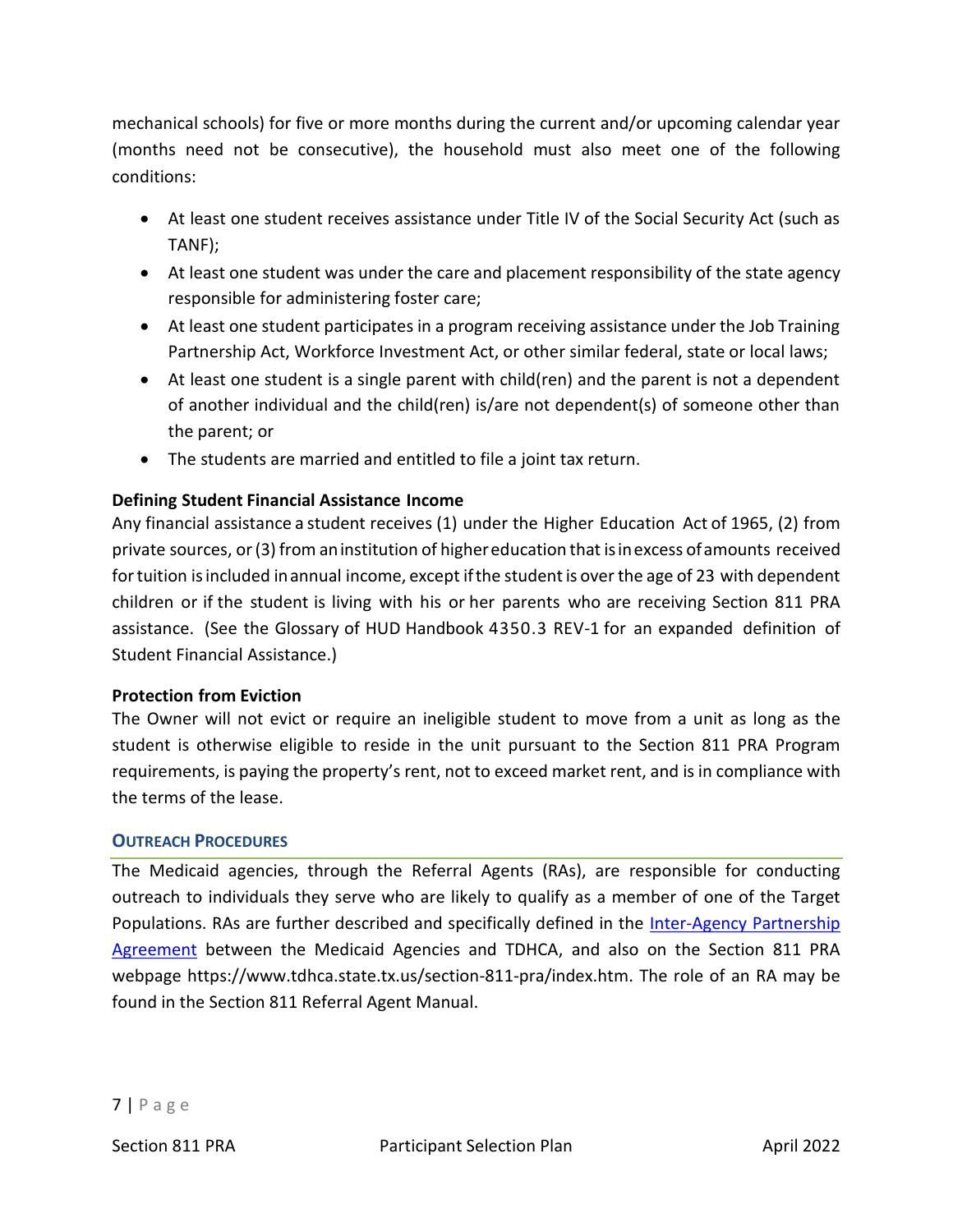#### **APPLICATION PROCEDURES**

#### **Application Packet**

Applications must be submitted by a Certified Section 811 PRA Referral Agent to the TDHCA Secure Server. An application is considered to be submitted once it has been successfully uploaded to the Secure Server, wherein a date and time stamp is created automatically when the Application Packet is uploaded. The date and time stamp is used to determine placement on any property waiting list.

When an individual applies, the RA will provide the individual with an application and offer assistance to complete it. While the RA can help an Applicant determine if they will be eligible, the RA must not inform an Applicant they cannot apply due to certain selection criteria or assure program or property acceptance. Upon completion of the application packet, the applicant must execute a HUD Form 9887/9887-A consenting the release of certain information to TDHCA, the RA and applicable participating properties. The release of information is valid for 15 months after execution. If an applicant is referred to a property after the 15 months, a new HUD Form 9887/9887-A will be required. The applicant/tenant can affirmatively communicate to TDHCA at any time, to retract the release of information. The release of information terminates upon rejection or removal from the program as described below.

#### **Application Process**

The application process for an Applicant to be referred requires three steps as outlined below:

- Program Eligibility Screening: RAs will determine if interested individuals have completed all of the required steps to submit an application. TDHCA will then review the submission to determine whether an Applicant meets all Threshold Eligibility Requirements.
- Property Selections: Once an Applicant has passed this screening, they will be added to the property wait list(s) as selected in their application packet. Applicants will not be added to any property waitlists that are closed.
- Property Screening: Once an Applicant has been selected from a property's waitlist, the Applicant will be referred and screened per the Tenant Selection Criteria applicable to the property. Applicants may be referred to more than one property at a time.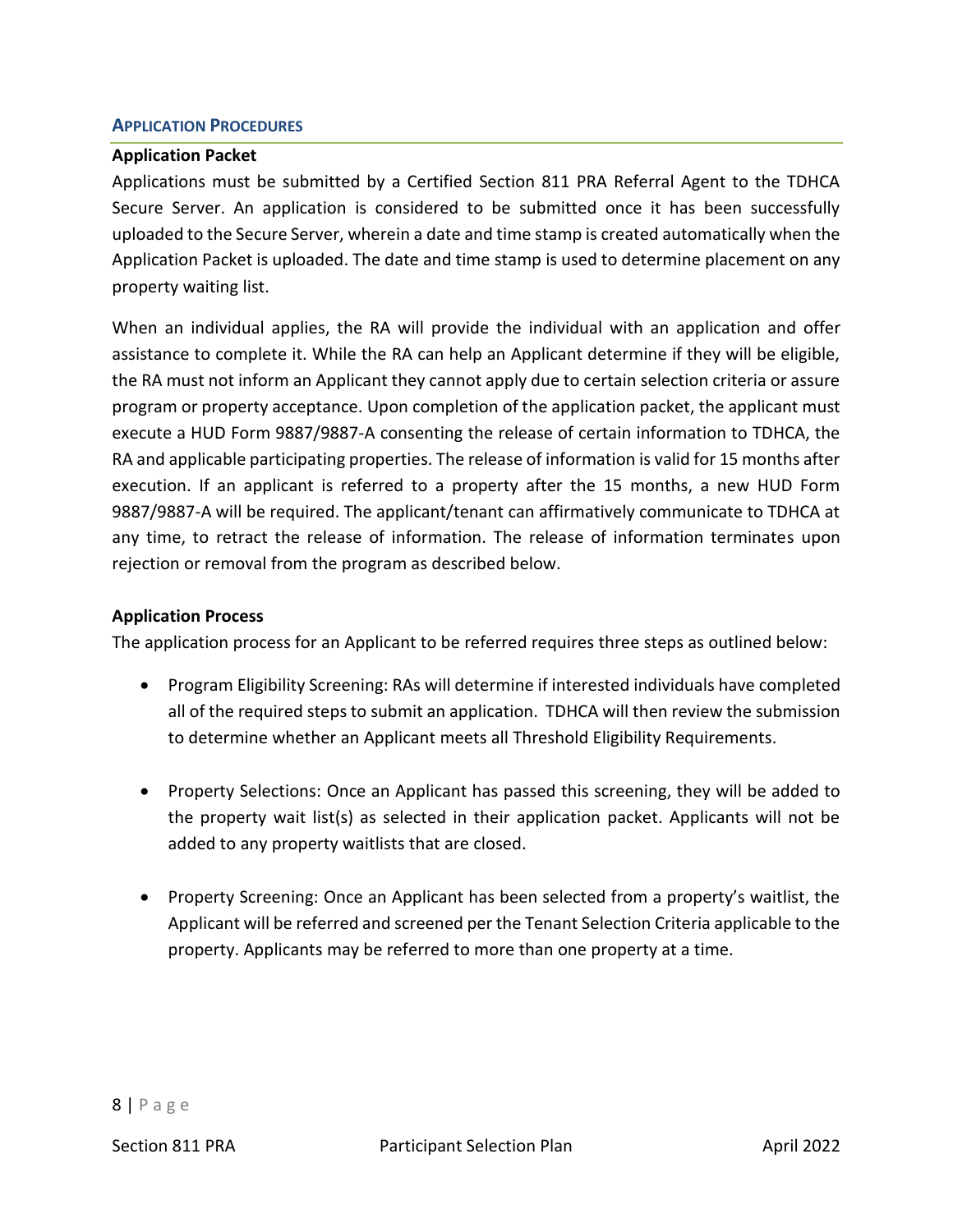RAs will provide Applicants the opportunity to review all of the property-specific materials on the Section 811 Program's webpage. Information includes basic information about available sites including location, bedrooms sizes and number of accessible units, site amenities, access to transportation and commercial facilities.

Based on the information reviewed, the applicant can then select one or more properties. They will be placed as the next applicant on each property's waitlist. If an application packet is submitted incomplete, contains inconsistences, or for which the TDHCA POC has other concerns, the TDHCA POC will notify the RA through email. The RA will assist in gathering any additional necessary information to ensure the application is complete. The requested documentation and/or fully completed application is due to the TDHCA POC within 14 days of the request. If the application is not received within the 14 days, the application will be rejected in accordance with the TDHCA **Standard Operating Procedure: Processing Program Applications and Property Lease Up.** Such a rejection does not prevent an Applicant from reapplying for the Program. Potential Applicants for the Section 811 PRA Program are identified by RAs. Once the potential Applicant decides to apply to the Section 811 PRA Program, the RA will assist the Applicant with completing the TDHCA provided application and supporting documentation. The RA will also conduct a basic interview with the Applicant to determine if they meet the Threshold Eligibility

Upon completion of the application and interview, the RA will detail which properties are available and participating in the area(s) in which the Applicant desires. Each property will have their own admission criteria. Therefore, the RA is encouraged to detail the admission criteria for each property prior to selecting so the Applicant is prepared for potential impediments regarding

### **PROPERTY SELECTION**

admission.

Requirements.

#### **Property Options Form**

Applicants to the Section 811 PRA Program may choose participating Eligible Multifamily Properties that are located across the state whose waiting lists have not been closed. Eligible Applicants are not required to participate in Services.

The Section 811 Application contains a Property Options Form located on the Section 811 webpage [https://www.tdhca.state.tx.us/section-811-pra/participating-agents.htm.](https://www.tdhca.state.tx.us/section-811-pra/participating-agents.htm) The Property Options Form details available properties with an open waitlist. Referral Agents are only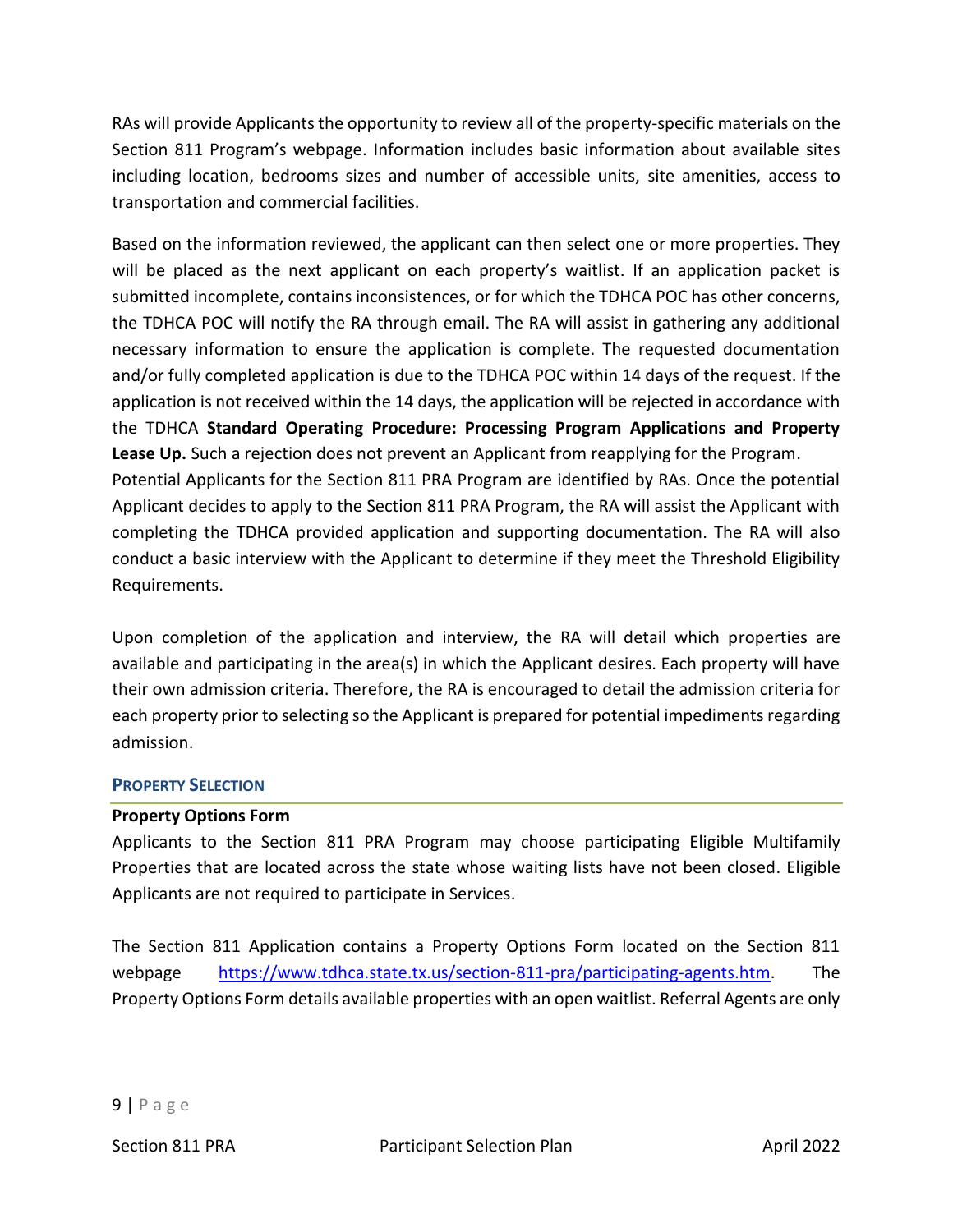authorized to submit Applications to the Section 811 Program that include properties within their agency's service delivery area.

### **Section 811 Outside Service Area Property Referral Form**

Applicants to the Section 811 PRA Program may choose a participating Eligible Multifamily Property or Properties located outside the Referral Agent's service delivery area only if a Section 811 Outside Service Area Property Referral Form is completed. This form is located on the Section 811 webpage a[t https://www.tdhca.state.tx.us/section-811-pra/referral-agents.htm.](https://www.tdhca.state.tx.us/section-811-pra/referral-agents.htm)

The Section 811 Outside Service Area Property Referral Form allows the Applicant's currently assigned Referral Agent to contact a Section 811 Referral Agent or point of contact in the Applicant's desired area and request support to connect the Applicant to services when a property becomes available.

### **OPENING AND CLOSING THE WAITING LIST**

#### **Closing the Waiting List**

TDHCA maintains a program-wide waiting list that is organized by Metropolitan Statistical Area (MSA), County and Property. TDHCA will continuously monitor each of these categories to ensure wait times do not become excessive. Excessive wait times are defined in the Closure Metric detailed below:

| <b>Geographic Area</b> | <b>Closure Metric</b>                            |
|------------------------|--------------------------------------------------|
| 1) MSA                 | Average number of days waiting for all counties  |
|                        | within an MSA exceeds 365 days                   |
| 2) County              | There are twice as many applicants waiting for   |
|                        | a unit in a county than there are the number of  |
|                        | units committed for that county.                 |
| 3) Property            | Average number of days waiting for a property    |
|                        | exceeds 365 days. *Wait lists will not be closed |
|                        | for properties under construction.               |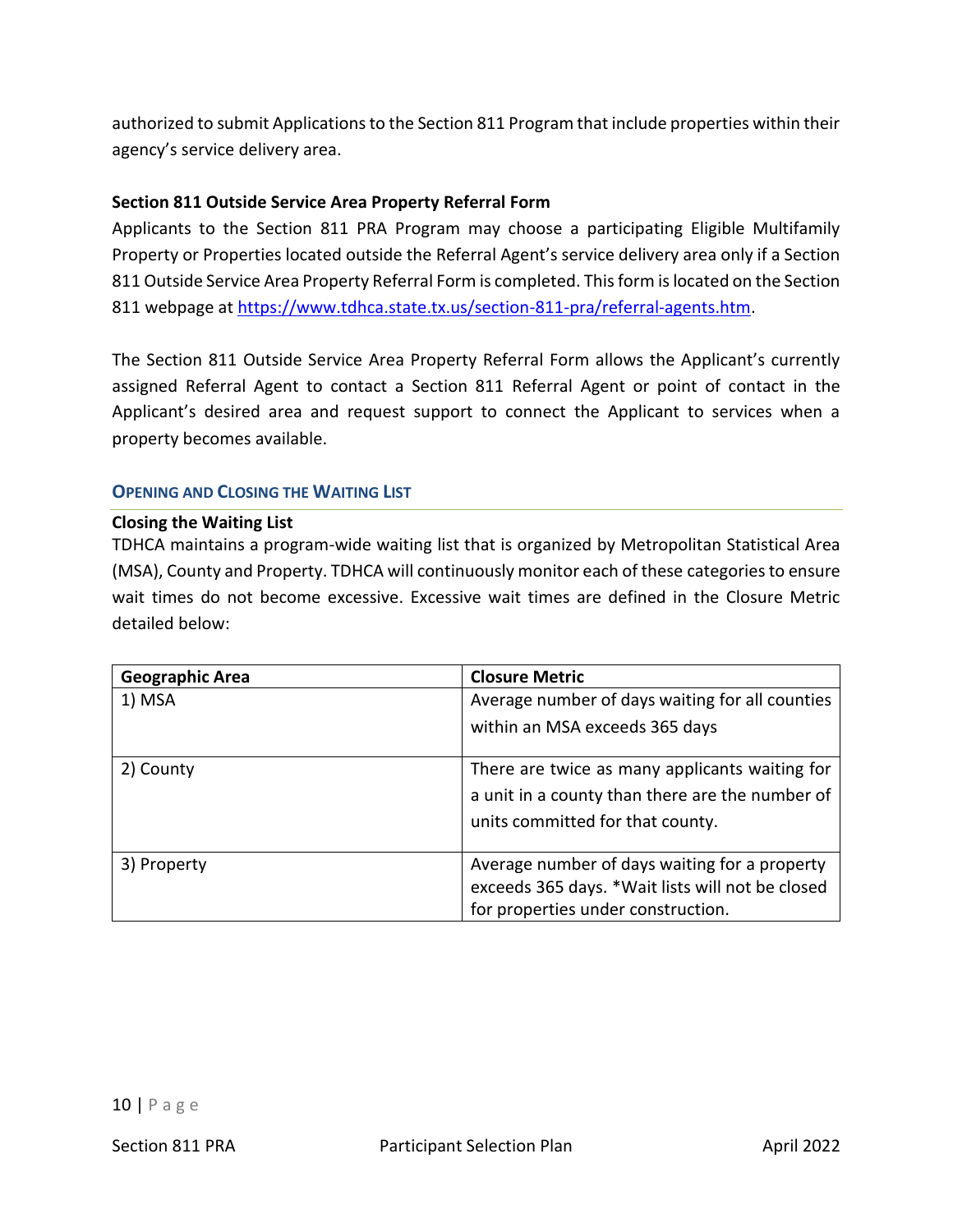#### **Closure Metric Methodology**

- 1. MSA. Once the average number of days waiting across all counties in an MSA exceeds 365 days, the waiting list for all counties in that MSA may be closed. Average number of days waiting will be calculated by averaging wait times for all waiting applicants wanting to live in that MSA.
- 2. County. Once the ratio of waiting applicants wanting to live in a county exceeds the number of units committed for that county by two to one, the waiting list for the county will be closed.
- 3. Property. Once the average number of days waiting for a property exceeds 365 days, the waiting list for that property may be closed. Average number of days waiting will be calculated by the averaging the wait times for all applicants waiting for that property. Wait lists will not be closed for properties under construction.

TDHCA will notify RAs through email when a waiting list will be closing. Sufficient time for the RAs to notify applicants will be provided prior to closing a waiting list. Additionally, a Notice of Closure will be published on the TDHCA webpage. The Notice will state the reasons for the closure and for the refusal to accept any applications.

#### **Opening the Waiting List**

A waiting list may be reopened when TDHCA implements a preference, the list of applicants has been exhausted or additional funding for rental assistance becomes available. TDHCA will announce the reopening of a wait list through email to the applicable RAs and publishing Notice on TDHCA's webpage.

Once a waiting list has been reopened, the process to apply is the same as the Application Procedures noted above.

#### **PREFERENCES**

To ensure TDHCA is adequately meeting the needs of each Target Population the Section 811 PRA Program serves, TDHCA is applying an occupancy preference to applicants beginning May 1 st, 2022.

HUD Handbook 4350.3 states, "Applicants with preferences are selected from the waiting list and receive an opportunity for an available unit earlier than those who do not have a preference. Preferences affect only the order of applicants on the waiting list. They do not make anyone eligible who was not otherwise eligible, and they do not change an owner's right to adopt and enforce tenant screening criteria."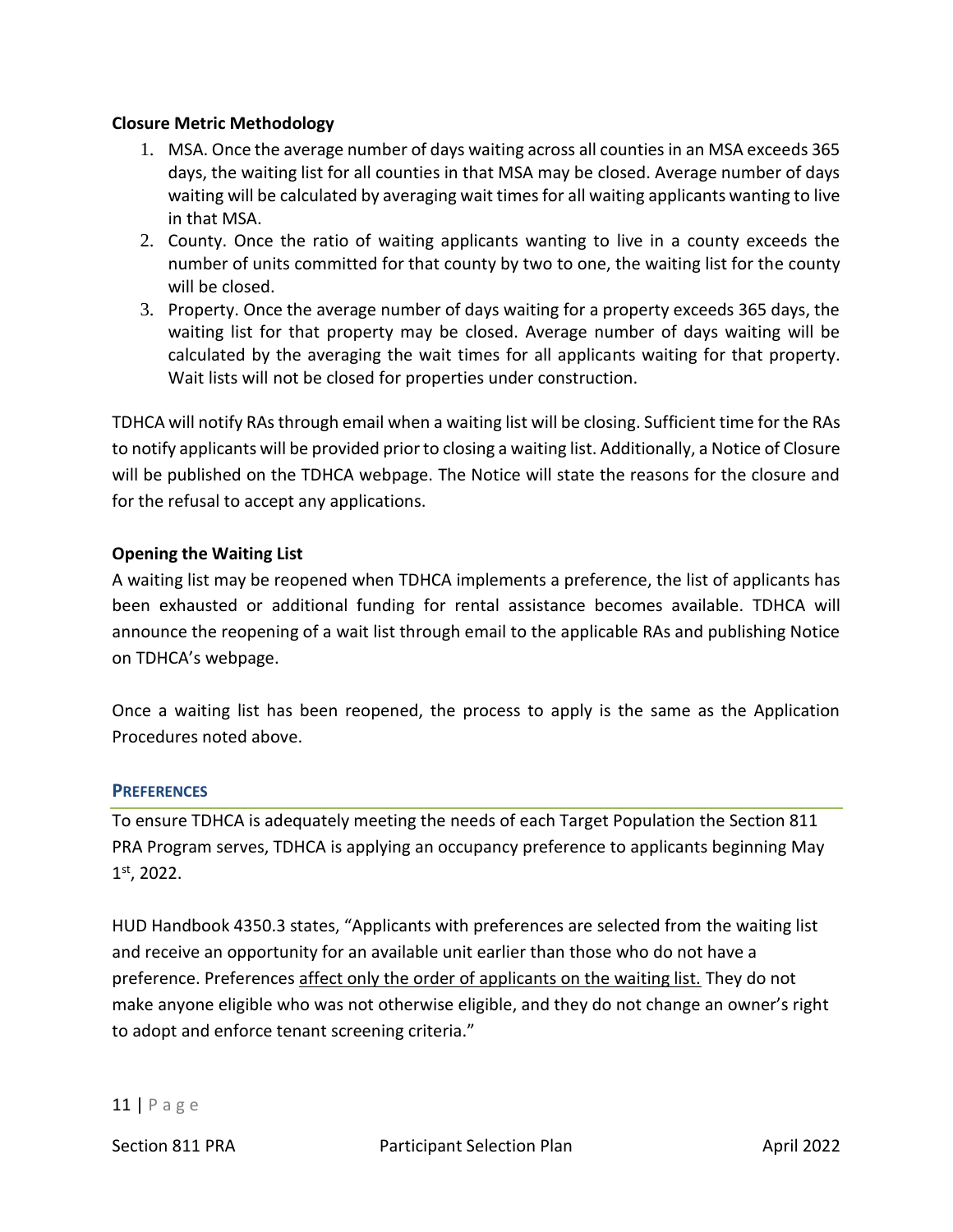The preference TDHCA is implementing will affect the following new applicants:

- Persons with disabilities exiting nursing facilities;
- Persons with disabilities exiting in Intermediate Care Facilities for Individuals with an Intellectual Disability or Related Condition (ICF/IIDs); and
- Youth or young adults with disabilities aging out of foster care.

As stated above, this preference does not confer eligibility for the Section 811 PRA Program; however, they will be given priority when a unit becomes available. Applicants submitting a new Application Packet to the Section 811 PRA Program with a date and time stamp of May 1, 2022 12:01 AM Central Time or later will be subject to the occupancy preference. The preference will not affect applicants currently listed on any TDHCA waiting list. These applicants will maintain their current position on the waiting list(s).

The termination date of the preference is April 30, 2026. The preference may be terminated sooner if deemed necessary by TDHCA. Staff will notify HUD of the Department's intention at least 30 days before implementing this preference. No later than March 31, 2026, TDHCA along with its state-agency partners will examine the tenant makeup of the Section 811 PRA portfolio, along with the waiting list. This examination will determine whether the continuation of this preference policy is needed for some or all of the three Target Populations that are currently underserved.

### **REPORTING CHANGES WHILE ON A WAITING LIST**

While an Applicant is on the waiting list, the Applicant must notify their RA and TDHCA of any changes in the household size or composition, income changes, contact information, current residence, property selections, email address, mailing address or phone number. It is important that contact information be kept current as much as possible. RAs or TDHCA will reach out to Applicants periodically who are on the waiting list to determine if Applicant households have any changes to report, determine if Applicants are still interested in the program, and record any changes to an Applicant's contact information. Failure to reply to TDHCA in a manner described by TDHCA at the time of contact may result in being removed from the waiting list. Removal from the waiting list does not prevent a household from reapplying to the program.

Changes in an Applicant's circumstances while on the waiting list may affect the household's qualification for a particular bedroom size, property, or eligibility for the program. When an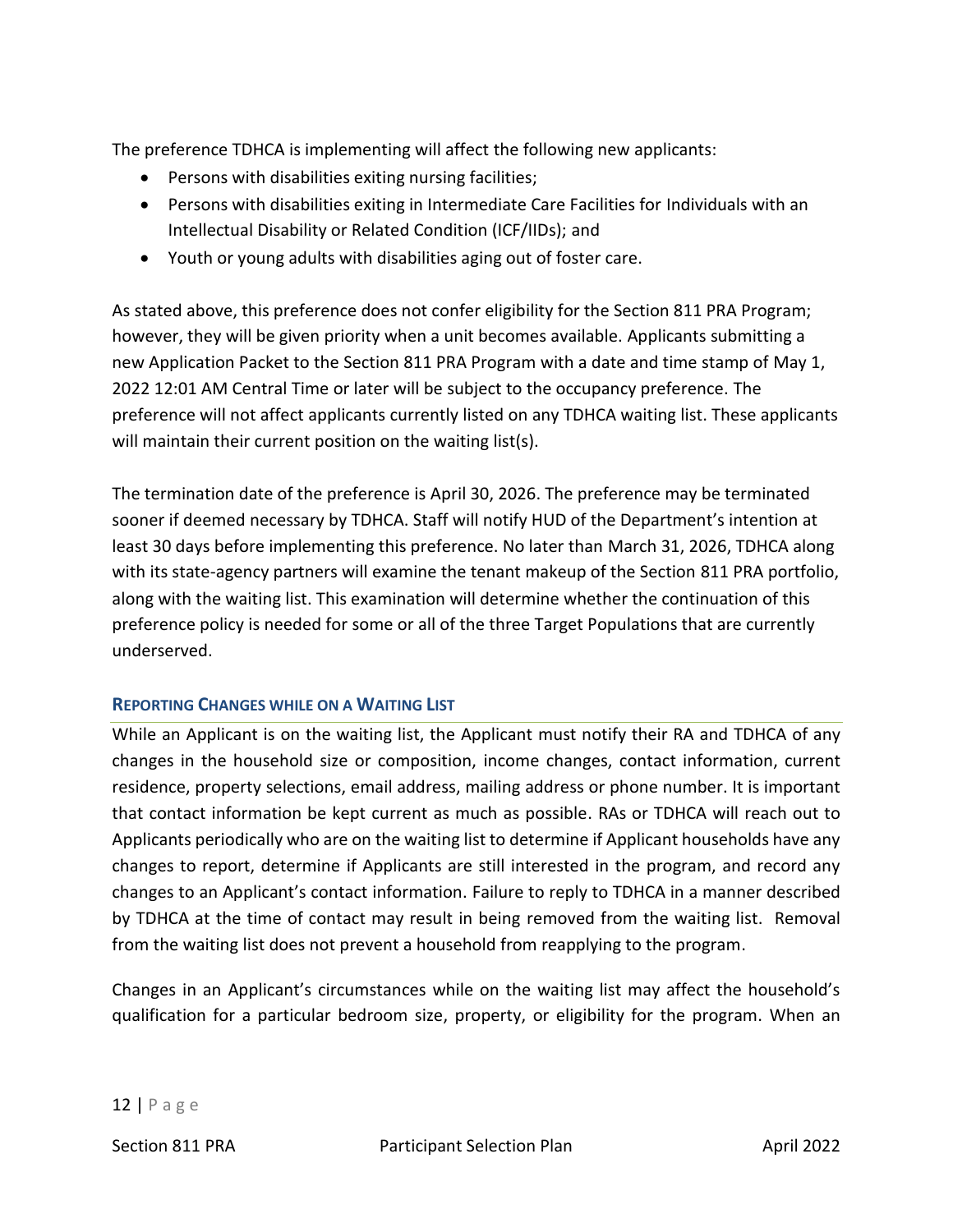Applicant reports a change that affects their placement on a waiting list, the waiting list will be updated accordingly and the Applicant will be notified of the change.

If an Applicant or an Applicant's Referral Agent does not respond to a request for information from TDHCA, the Applicant may be removed from the Section 811 PRA Program in accordance with all TDHCA policies and procedures.

#### **REFERRAL TO A PROPERTY**

Once TDHCA is notified of an available or upcoming Section 811 PRA Program vacancy at a participating property with funding available for that unit, TDHCA sends the application for the next applicant eligible for that unit size to the property. RAs are notified of the referral via email. Applicants are notified by call, email and/or letter from the property owner/agent. If upon being contacted, the Applicant is no longer interested or eligible, the RA is responsible for notifying the TDHCA POC as quickly as possible so another Applicant may be contacted. RAs are trained to be aware that the program is only offered a vacant unit for a limited period of time, so delays from an Applicant that ultimately declines a unit could affect the timeframe available for the ensuing eligible Applicant on the waiting list for that property.

#### **NOTIFICATION OF UNIT AVAILABILITY**

Applicants will be selected from property waiting lists on a first come, first served basis unless a priority or preference has been established. In such cases, those with a preference will only be offered a unit ahead of non-priority or non-preference applicants when the date the non-priority or non-preference applicants were added to the waiting list falls after the date the priority or preference was established by TDHCA. Therefore, the TDHCA POC may refer multiple eligible households to a property for a property-level screening until a successful candidate is found, and until all available Section 811 PRA units at that property are occupied, or until no other qualified Applicants remain who have selected to be on the property's waiting list.

Once an Applicant comes to the top of a waiting list(s) and a unit(s) that matches their bedroom size requirements becomes available, the TDHCA POC will notify the RA by e-mail that a unit is available. The notification will provide basic information which may include:

- Property Name
- Address
- Owner/Property manager contact information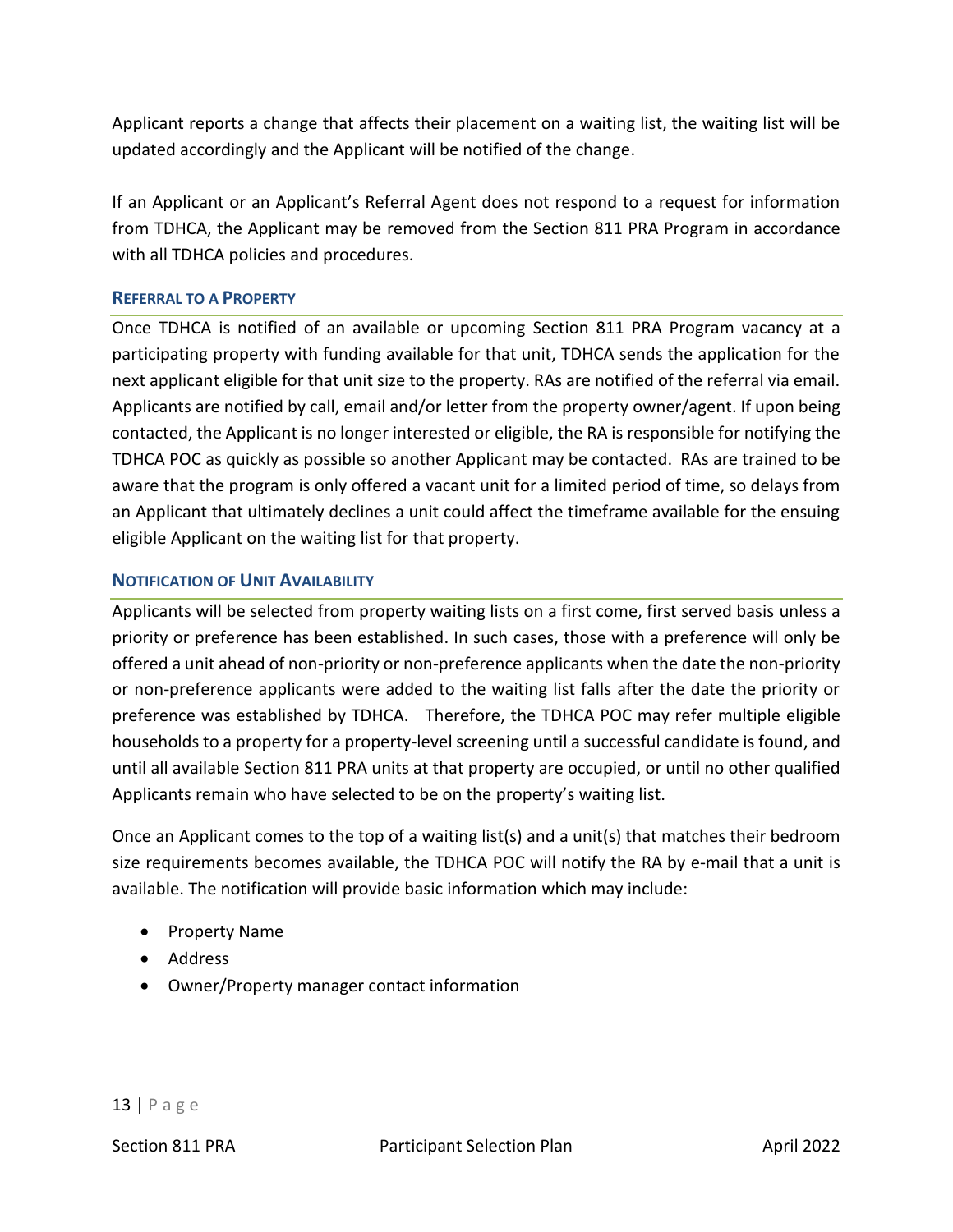However, when a unit has accessibility features for people with physical disabilities becomes available for occupancy, the unit will first be offered, to applicants requiring the accessible features of the unit. Applicants on the waiting list who do not require the accessibility features of the unit will be skipped over to offer the unit to the next qualified individual on the Section 811 PRA waiting list who requires the unit's accessibility features.

Lease up of accessible units will occur in accordance with HUD Handbook 4350.3 2-32.

The Applicant will have a limited amount of time, depending on each property's rules published in their Tenant Selection Criteria, from the time the Applicant is informed by the Owner/property manager to complete a property level application. **If this is not done within this timeframe, the unit will be offered to the next person on the waiting list**. When skipped due to no timely response or if an applicant declines the unit, the applicant will be removed from that property waiting list unless the Applicant or RA updates their contact information and/or proactively requests TDHCA maintain them on that waiting list within 30 days.

### **PROPERTY APPLICATION**

Once referred to a property as described above, Applicants will then be required to complete the property's application form and go through the property's application process. RAs assist Applicants to complete these steps. The properties have the right to conduct a "background" check on Applicants and review any criminal history, credit history and/or rental history consistent with the screening criteria defined in the property's Tenant Selection Plan and made available to applicants. **Note that not all properties criteria are the same**. Properties will also be required to utilize the Enterprise Income Verification (EIV) system Existing Tenant Search to determine if the Applicant or any member of the Applicant's household are being assisted under a HUD rental assistance program at another location.

All properties participating in the program are required to obtain approval of their Tenant Selection Plans from TDHCA Section 811 staff prior to accepting applications from Eligible Applicants. Properties will ensure households are eligible for their property in accordance with provisions found in the Section 811 PRA Rental Assistance Contract, including sections PRA.403 Selection and Admission of Eligible Tenants; HUD Handbook 4350.3; and other applicable property-level written tenant selection policies that comply with 10 TAC §10.802 and this Participation Selection Plan.

It is important to note that Applicants can be found *eligible* by TDHCA for the Section 811 PRA Program but be found *ineligible or rejected* by the Owner/property manager. Properties are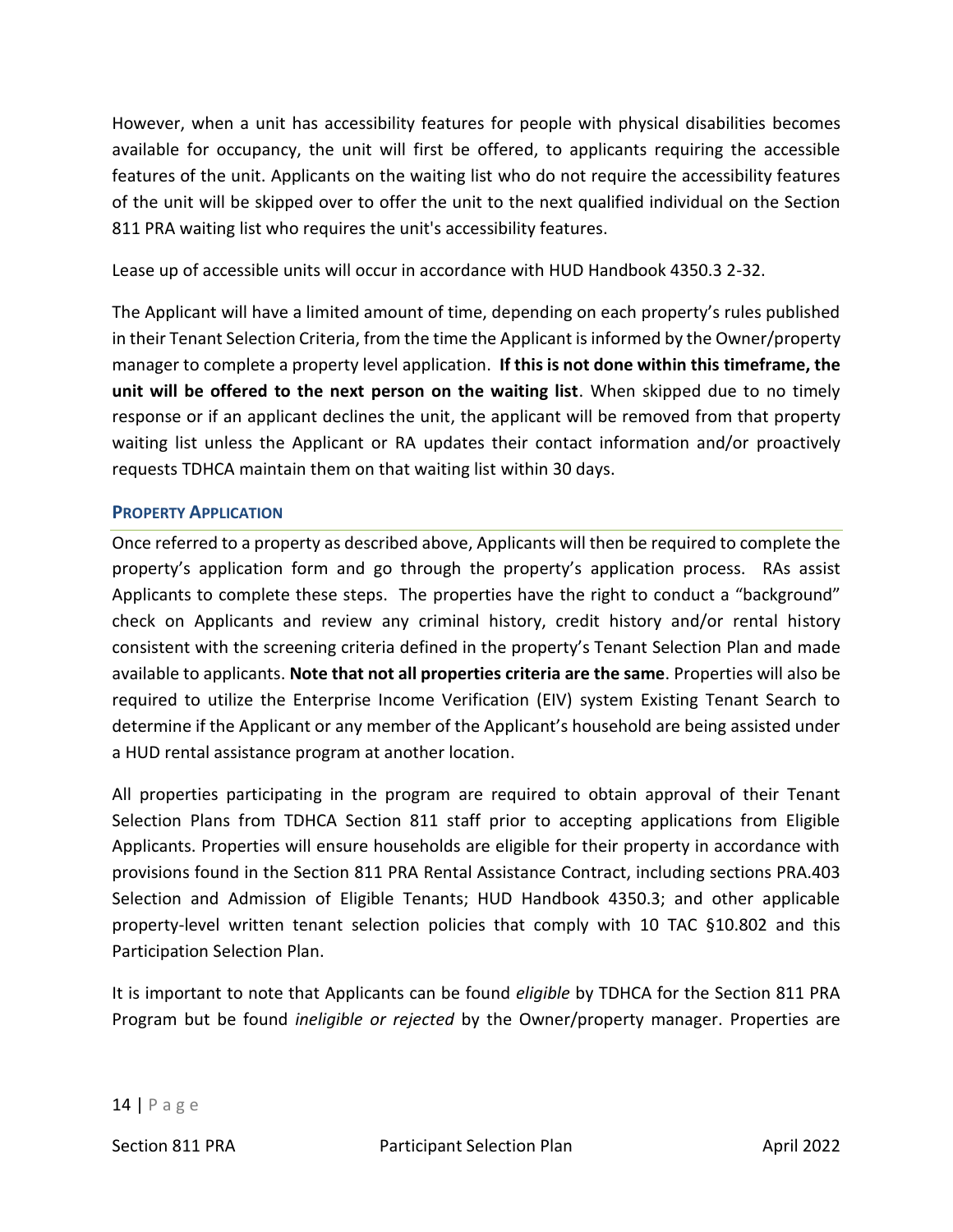allowed to use their own nondiscriminatory screening criteria and may examine aspects of an application that TDHCA does not consider.

### **Security Deposit**

The Owner is allowed to collect a security deposit of one month of the Total Tenant Payment or \$50 whichever is greater. The Owner is **not** required to collect a security deposit but the expectation is that many will do so. The Owner must return the security deposit when the tenant moves out, less any cost for damages.

# **Application Fees**

Application fees are not allowed to be collected from Applicants for the Section 811 PRA Program.

#### **REMOVAL FROM PROPERTY WAITING LIST AND FROM PROGRAM**

TDHCA will remove Applicants from the waiting list(s) they had previously selected at their request or their RA's request.

While an applicant is waiting for one or more properties, they may update their property selections. However, when Program Staff discover an applicant who has been referred to all properties they were waiting for without signing an 811 PRA Lease, they will notify the Applicant's RA via email. The email will allow 14 days for the applicant or RA to update the applicants' property selections. If the required documentation to add the applicant to an additional property wait list is sent, the Applicant will be added to that wait list with status as waiting. If the documentation is not received within 14 days, the applicant will be removed from the 811 program and the release of information signed in the application packet will be ended.

After an Applicant moves in and occupies an 811 PRA unit, the Applicant will be removed from all other 811 PRA waiting lists.

If an Applicant is offered an available unit in a property that the Applicant household is qualified for, but rejects the unit out of preference, they will be removed from that waiting list unless the Applicant or RA proactively requests TDHCA maintain them on that waiting list. Applicants can be removed from all waiting lists if they fail to respond to TDHCA's request for updated Applicant information. Periodically, TDHCA will outreach to Applicants with instructions on how the Applicant must respond to information requests.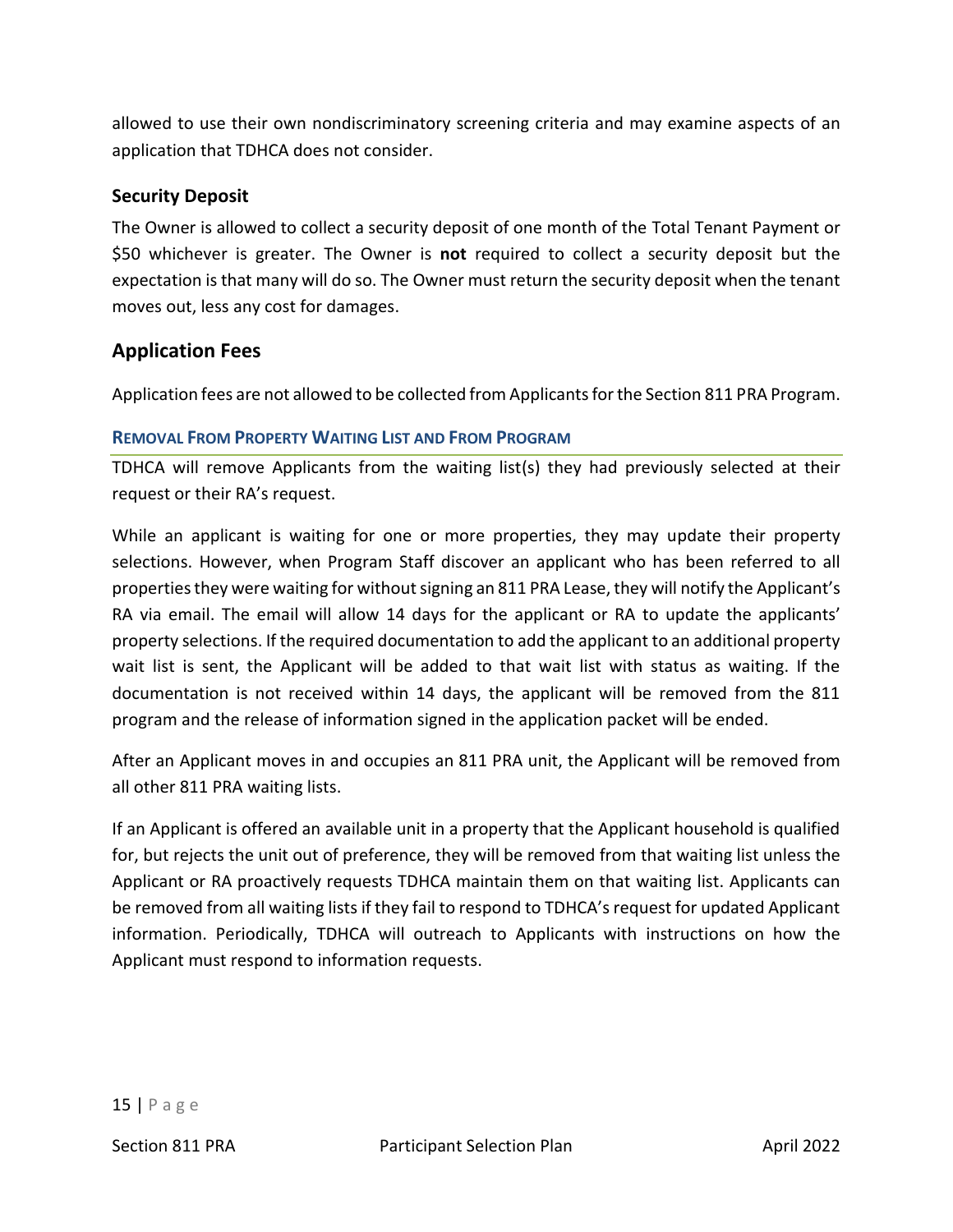Applicants removed from waiting lists have the right to file a complaint following the process outlined in TDHCA's Complaint Procedures in accordance with [10 Texas Administrative Code](https://texreg.sos.state.tx.us/public/readtac$ext.TacPage?sl=R&app=9&p_dir=&p_rloc=&p_tloc=&p_ploc=&pg=1&p_tac=&ti=10&pt=1&ch=1&rl=2)  [§1.2.](https://texreg.sos.state.tx.us/public/readtac$ext.TacPage?sl=R&app=9&p_dir=&p_rloc=&p_tloc=&p_ploc=&pg=1&p_tac=&ti=10&pt=1&ch=1&rl=2)

### **APPLICANT INELIGIBILITY**

The TDHCA POC will notify RAs as to an Applicant's eligibility for the PRA Program. If Applicants are determined to be ineligible for the program by TDHCA, the RA will be notified. The format for the communication to the RA will be the Section 811 Project Rental Assistance Program Applicant Rejection Form (Rejection Form) indicating ineligibility; this is the standard form used for all Applicant ineligibility and conforms to HUD Rules and guidance. The Rejection Form includes the following:

- Reason for Ineligibility,
- Notification of Right to Appeal the Ineligibility Determination,
- How to Make Such an Appeal/Dispute, and
- Notice of Occupancy Rights under the Violence Against Women Act.

Applicants will be rejected if they do not meet any of the criteria below:

- The household does not contain at least one member who is between the ages of 18 and 62, disabled and a member of the target population,
- The application was not submitted by a certified Referral Agent,
- Omissions or falsifications on applications by Applicants,
- The family's reported annual income exceeds program income limits,
- The family is unable to provide documentation of SSNs for all family members for which SSNs are required,
- The Head of Household, the spouse or co-head, and all other adults (age 18 and older) in each Applicant family do not sign an Authorization for Release of Information (HUD Form 9887 and 9887/A) prior to being accepted and every year thereafter,
- The unit for which the family is applying for will not be the only residence,
- Applicant does not agree to pay rent required by the program under which the family will be receiving assistance,
- Applicant indicates that they do not meet program eligibility criteria, and this information is confirmed by TDHCA,
- Applicant did not respond to a request to update their application information, or
- A household member is subject to a state sex offender lifetime registration requirement.
- Applicant moves out of state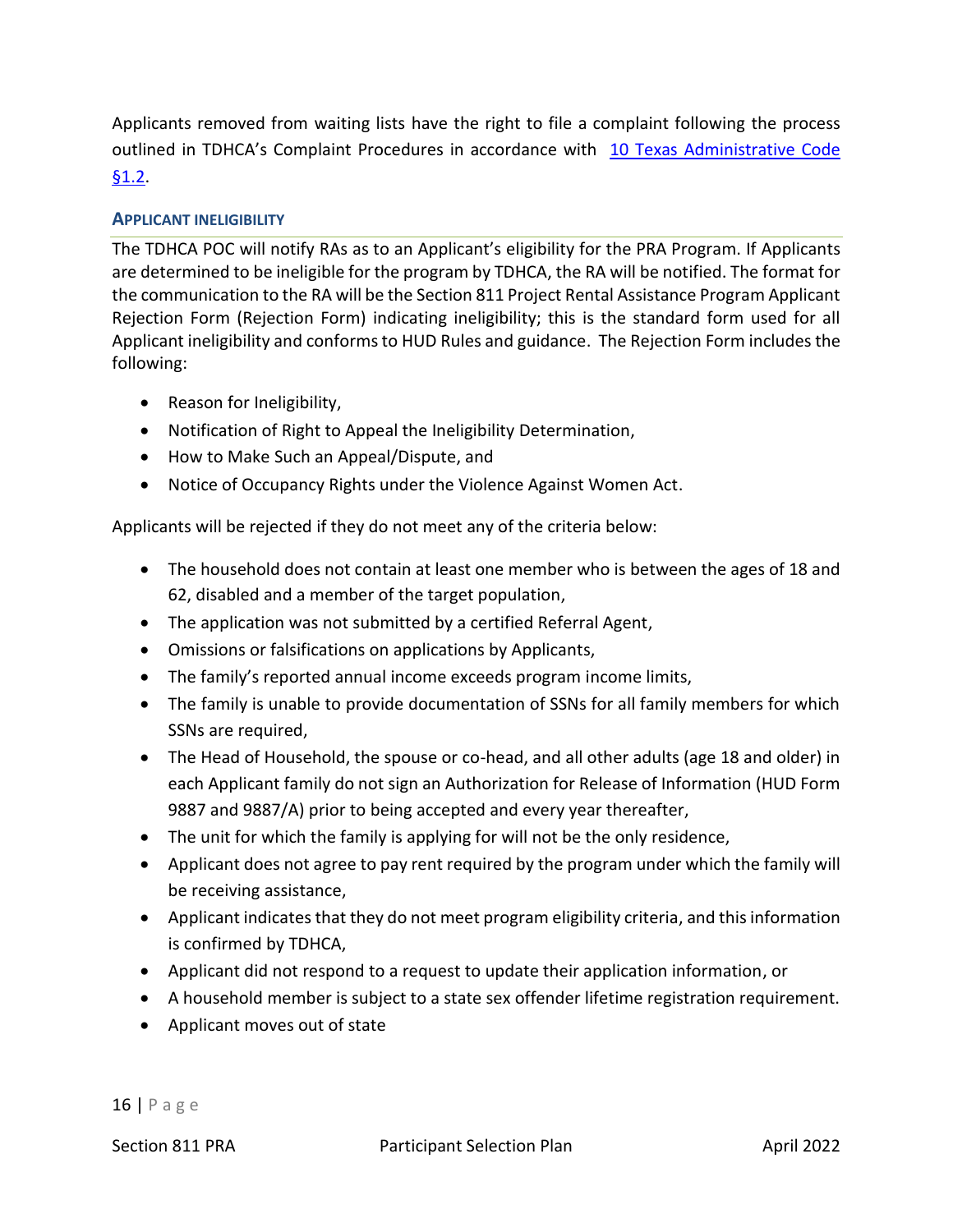#### **COMMENCING AND MAINTAINING PROJECT RENTAL ASSISTANCE**

Once an applicant signs a HUD 811 PRA lease, their 811 Project Rental Assistance (assistance) begins to be provided directly to the property. Continuing to receive assistance is dependent on the tenant maintaining program eligibility as outlined in the requirements found in HUD Handbook 4350.3 and their upholding the responsibilities outlined in their HUD 811 PRA lease.

If a property notifies TDHCA that a tenant has a lease violation, TDHCA will notify the RA in accordance with all TDHCA conflict management policies and procedures.

# **TERMINATION OF PROJECT RENTAL ASSISTANCE OR TENANCY BY OWNERS AND REMOVAL FROM PROGRAM**

Property owners/agents are authorized to terminate assistance or tenancy only in limited circumstances and after following certain requirements and procedures to ensure that tenants have received proper notice and an opportunity to respond. Those circumstances include if a tenant is no longer program eligible and/or has violated the terms of their HUD 811 PRA lease. The property owner/agent will follow the requirements and procedures as outlined in the HUD Handbook 4350.3 regarding termination of assistance and tenancy.

Upon termination of assistance or termination of tenancy (often executed through nonrenewal or eviction), the tenant will be removed from the 811 PRA Program and the release of information between TDHCA, RA and the participating property will discontinue. The tenant will be removed from the program no matter if the tenant or their household members are permitted to continue living at the property, if the tenant continues to receive disability supportive services through the RA or a related HHSC agency, or if the tenant has a pending complaint against the property or TDHCA. In this circumstance, the tenant and RA will receive no additional communication from TDHCA regarding termination/removal. Removal from the program does not prevent a household from reapplying to the program.

#### **REINSTATEMENT OF PROJECT RENTAL ASSISTANCE BY OWNERS**

There are limited circumstances when the HUD Handbook 4350.3 permits an owner/agent to reinstate assistance after termination. Property owners/agents must receive written confirmation from TDHCA that assistance is available for a unit before reinstating assistance to any 811 PRA tenant**,** as there may be limited funds.

#### **TERMINATION OF TENANCY BY TENANTS AND REMOVAL FROM PROGRAM**

In order to terminate tenancy, the tenant must provide the owner with a written 30-day notice to vacate the unit, as required by the HUD lease. With or without notice, once the tenant has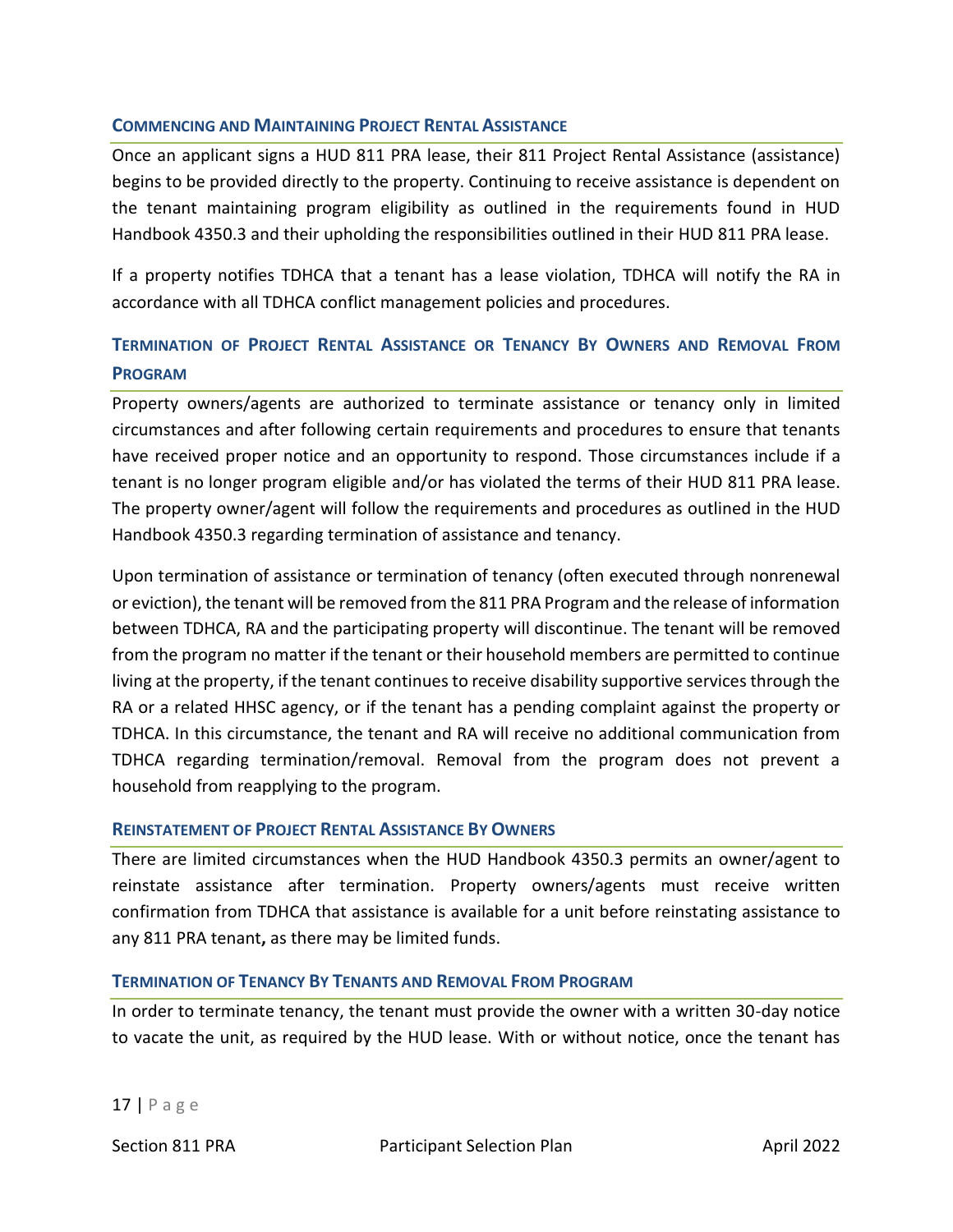permanently vacated the unit, the tenant will be removed from the 811 PRA Program, terminating assistance and ending the release of information between TDHCA, RA and the participating property. The tenant and RA will receive no additional communication from TDHCA regarding termination/removal. Removal from the program does not prevent a household from reapplying to the program.

#### **APPLICANT REJECTION APPEAL PROCESS**

If an Applicant and/or their RA has received a Rejection Form from TDHCA, the Applicant has the right to dispute the determination of ineligibility. To do so, a written request of appeal must be received by TDHCA within fourteen (14) days of the date the Rejection Form was sent. An Applicant can also request to have a meeting with TDHCA to discuss the ineligibility determination and appeal process. The appeal, or request for a meeting, may be sent via email to the Section 811 Director: [spencer.duran@tdhca.state.tx.us](mailto:spencer.duran@tdhca.state.tx.us) or in writing to:

> Spencer Duran TDHCA Director, Section 811 Program PO Box 13941 Austin, TX 78711-3941

If an Applicant with disabilities or with limited English proficiency would like to request a reasonable accommodation for the appeal process, or for a meeting, such a request should be made to Spencer Duran at least three days prior to any meeting so that appropriate arrangements can be made.

### **APPLICANT RIGHTS UNDER PROPERTY-LEVEL REJECTION**

Once an Applicant has been referred to a Property, and the Property has received the propertylevel application materials they require from the applicant, the Property will make a final determination of eligibility. If an Applicant cannot be reached by a property, they may not be able to remain eligible for a unit. Properties are required to promptly notify the Applicant in writing of that determination of ineligibility and its reasons. A rejection letter must also include a notice that the Applicant has the right to meet with the owner or owner's representative to dispute the determination and notify the Applicant of the right to request a reasonable accommodation. If a property is unable to contact an Applicant prior to the completion of a property-level application, they do not have to issue a rejection letter because the Applicant never applied at the property.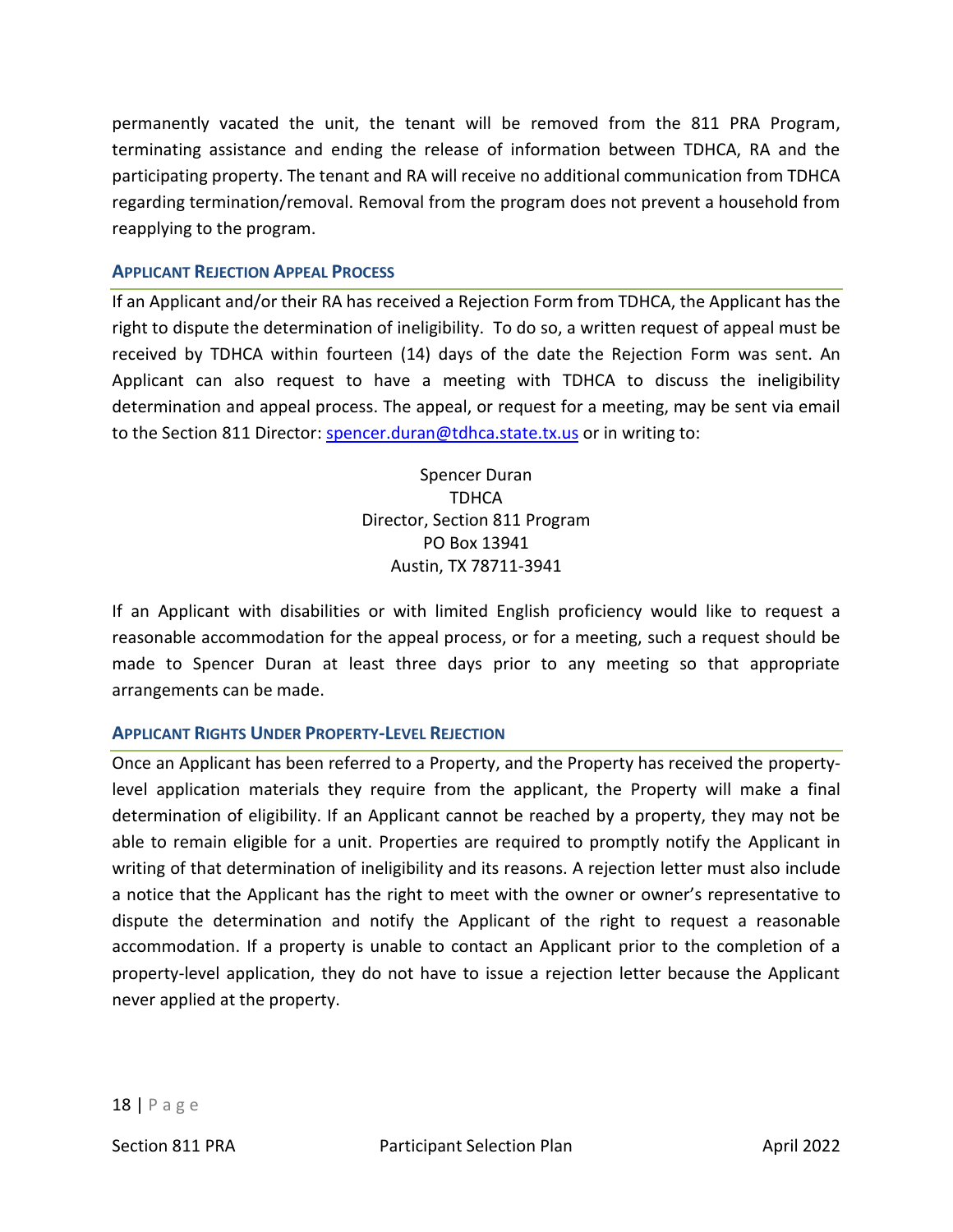If after an appeal to the Property Owner, the Applicant continues to be ineligible, they will remain on the waiting lists of any other properties to which they applied, unless the determination of ineligibility would affect their eligibility at more than one property and would not be likely to change (i.e., the property owner is the same for several properties and applies the same criteria). In such cases, the Applicant would then be removed from those other applicable waiting lists as well.

### **PROPERTY-LEVEL REASONABLE ACCOMMODATION REQUESTS**

Owners of Participating Eligible Multifamily Properties are required by law to respond to requests for reasonable accommodations in all aspects of their operations to assist persons with disabilities in accessing and retaining housing.

Reasonable accommodation requests can include requests relating to a property's screening policies. For instance, some Applicants may have criminal records, poor tenancy histories and/or poor credit histories that owners will determine to be ineligible for those reasons. However, a reasonable accommodation could be warranted if the Applicant can demonstrate that:

- 1. Their history is disability related; and
- 2. The situation/behavior is not likely to recur if the accommodation is made.

It should be noted that each property is responsible for its own reasonable accommodation process. TDHCA has approved the property's Tenant Selection Plan and processes. However, if an Applicant believes that a reasonable accommodation request they submitted for a screening policy has been unjustly denied, a [Complaint](https://www.tdhca.state.tx.us/complaint.htm) may be filed using TDHCA's process at Complaint System - [TDHCA \(state.tx.us\).](https://www.tdhca.state.tx.us/complaint.htm)

#### **HUD-REQUIRED DISPUTE RESOLUTION PROCESS**

Applicants and Tenants who have concerns regarding their tenancy, their unit, the property or property management may contact and enlist the assistance of their Service Coordinator or RA. For disputes with the property owner, TDHCA has adopted the TDHCA Complaint Procedures to serve as the HUD-Required Dispute Resolution Process, in accordance with 10 Texas [Administrative Code §1.2.](https://texreg.sos.state.tx.us/public/readtac$ext.TacPage?sl=R&app=9&p_dir=&p_rloc=&p_tloc=&p_ploc=&pg=1&p_tac=&ti=10&pt=1&ch=1&rl=2)

#### **OCCUPANCY STANDARDS**

Occupancy standards serve to prevent the over- or underutilization of units that can result in an inefficient use of housing assistance. Occupancy standards also ensure that tenants are treated fairly and consistently and receive adequate housing space.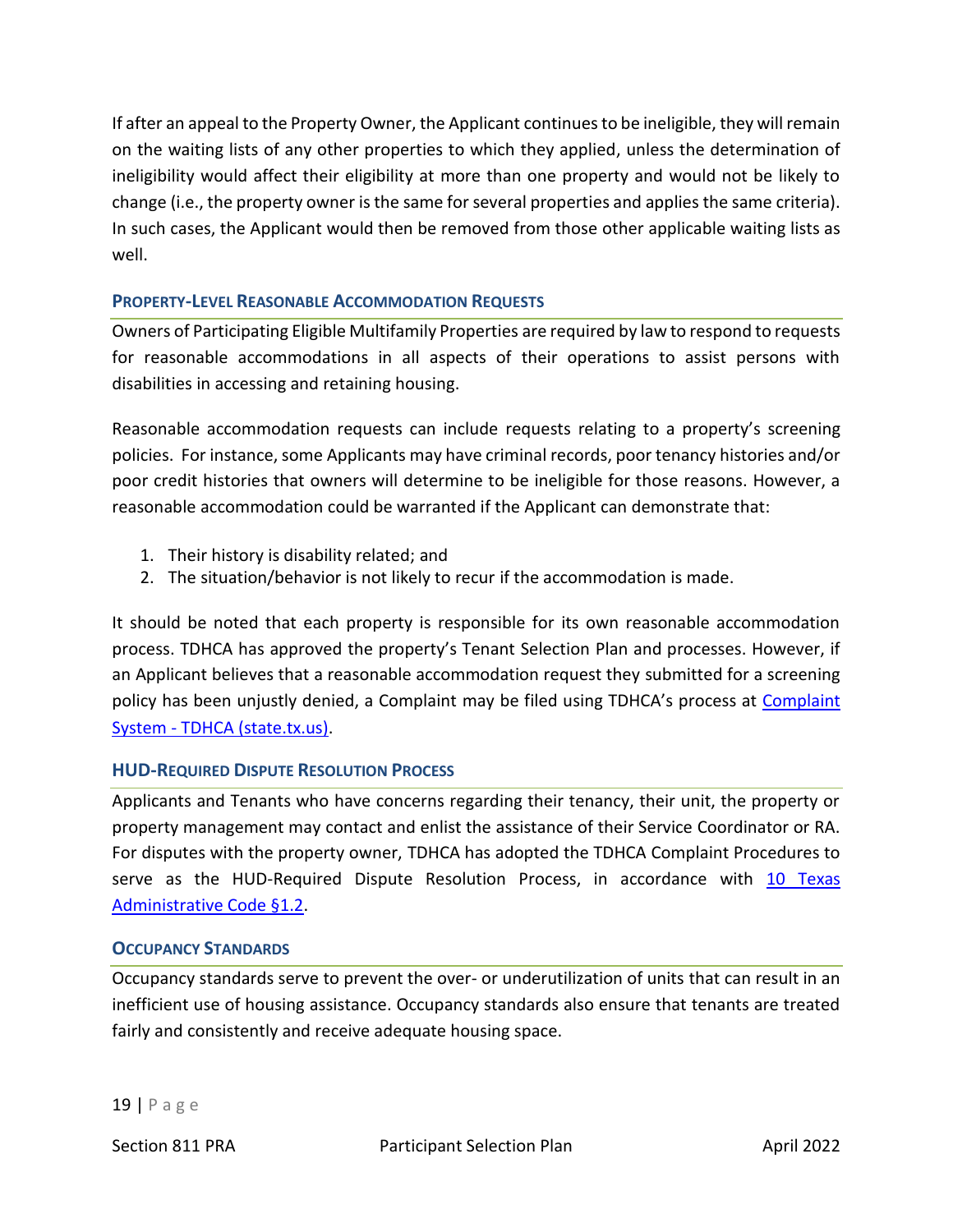Generally, a two-persons-per-bedroom standard is acceptable. An owner may establish a different standard for assigning unit size based on specific characteristics of the property (e.g., some bedrooms are too small for two persons), however, if fewer than 2 persons (over the age of 6) per bedroom for each rental unit are required for reasons other than those directed by local building code or safety regulations, a written justification must be provided by the Owner.

Owners are responsible for the final determination that households meet the occupancy standards of this Participant Selection Plan, HUD Handbook 4350.3 and Exhibit 5 of the Cooperative Agreement, Part D §PRA.404.

When TDHCA approves the Owner's Tenant Selection Plan, the participating property's occupancy standard will be reviewed for compliance with HUD Handbook 4350.3.

At initial occupancy, Owners may not place a lower number of tenants in a unit than allowed for occupancy by HUD Handbook 4350.3 Chapter 3-23 or another reasonable standard developed by the Grantee. A single person must not be permitted to occupy a unit with two or more bedrooms, except for the following persons:

- 1. A person with a disability who needs the larger unit as a reasonable accommodation.
- 2. A displaced person when no appropriately sized unit is available.
- 3. A remaining family member of a tenant family when no appropriately sized unit is available.
- 4. An appropriately sized unit must be available and offered to the Section 811 PRA household before the household can move. If the next household on the waiting list is not appropriate for the unit size available, the unit will be offered to the next available household that fits the unit size.

### **SECTION 811 PRA PROGRAM REASONABLE ACCOMMODATION REQUESTS**

TDHCA will make reasonable accommodations for individuals with handicaps or disabilities (Applicants or tenants). Further, TDHCA will make reasonable adjustments to rules, policies, practices, and procedures in order to enable an Applicant or tenant with a disability to have an equal opportunity to use and enjoy the unit and the common areas of a dwelling, or to participate in or have access to other activities conducted or sponsored by the Owner (or the Owner's designated representative). The use of auxiliary aides will be implemented when necessary.

TDHCA will consider requests for reasonable accommodations from Applicants/tenants with disabilities, in order that they may benefit from the use and enjoyment of the dwelling units. The Applicant/tenant must be able to show that the requested accommodation is necessary, and that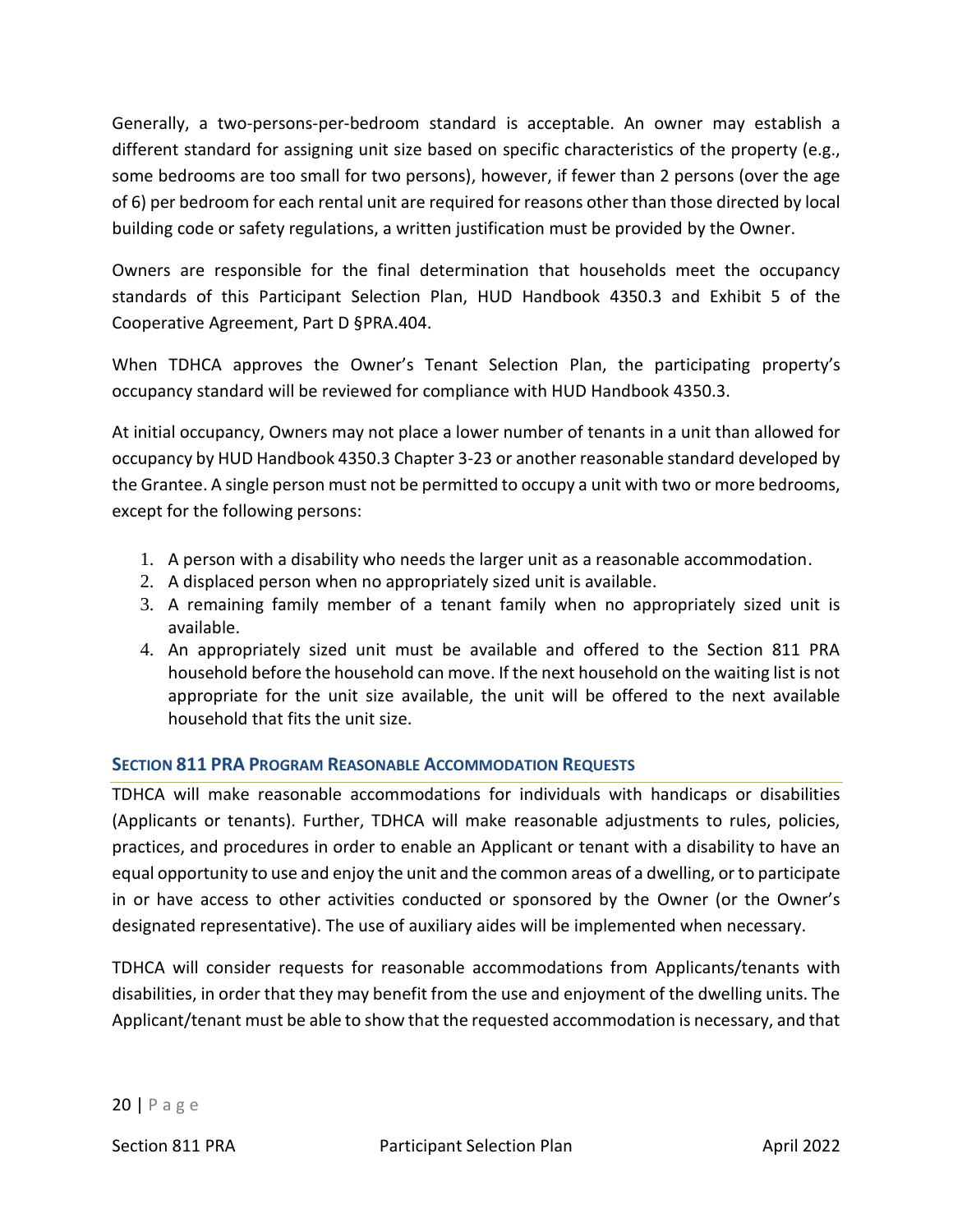there is a strong, identifiable relationship between the requested accommodation and the individual's disability.

If a household requests a policy modification or other reasonable accommodation by contacting the TDHCA POC, TDHCA will provide the requested accommodation unless doing so would result in a fundamental alteration in the nature of the program, or an undue financial and administrative burden. A fundamental alteration is a modification that is so significant that it alters the essential nature of the operations. Unless there is a clear documented need for a lengthier process or there is a controlling federal statute or regulation specifying a different timeline, when a person requests an accommodation, they should be given a response as soon as possible but not later than 14 calendar days.

Applicants that are in need of a reasonable accommodation to the Section 811 PRA Program Policies and Procedures may submit a request to the TDHCA Director via email: [spencer.duran@tdhca.state.tx.us](mailto:spencer.duran@tdhca.state.tx.us) or contact the Department.

#### **Hours of Operation:**

Monday-Friday, 8:00 a.m. to 5:00 p.m., except for observed holidays.

**Mailing Address:**  P.O. BOX 13941 Austin, TX 78711-3941

**Phone:** (512) 475-3800

#### **UNIT TRANSFER REQUESTS WITHIN PARTICIPATING PROPERTY**

Requests for unit transfers within a participating property must be directed to the Owner/Agent of that property.

Owners must follow regulations and requirements found in HUD Handbook 4350.3 and the Uniform Multifamily Rules §10.616 as applicable. During occupancy, Owners must ensure households are not in an overcrowded or under occupied unit. Owners must notify the TDHCA POC before any transfer occurs.

Owners may not prioritize Section 811 PRA Applicants over current residents seeking a unit with a lower income restriction than the unit in which they currently reside.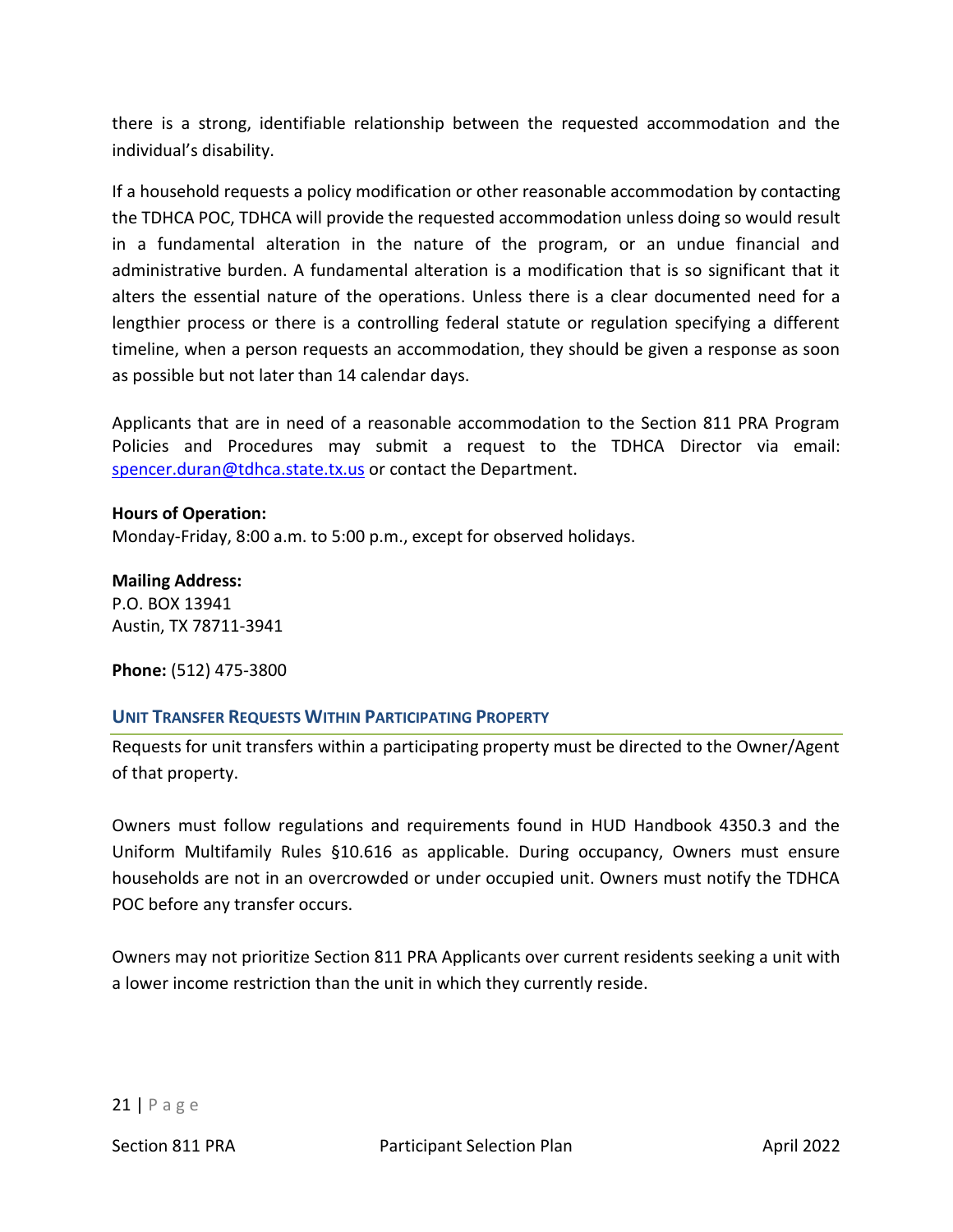# NO PARTICIPATING PROPERTY TRANSFERS PERMITTED (ONE PROGRAM APPLICATION CAN ONLY LEAD **TO ONE PROGRAM LEASE)**

The Section 811 PRA Program is project-based, meaning it is contractually bound to the participating property and not the resident themselves. Therefore, a Section 811 household cannot transfer their assistance to another participating property. Once an Applicant moves into an 811 PRA property, they are immediately removed from all other 811 PRA property waitlists. Referral Agents should convey to the Applicant that by moving into one participating property, they are effectively declining any other properties they might be waiting for. Signing an 811 PRA Lease does not prevent a household from reapplying to the program.

### **QUALIFIED HOUSEHOLD LEAVING THE UNIT**

The individual who is the qualified individual for the Section 811 PRA program must reside in the household at all times. The TDHCA POC and the property owner must be made aware if the qualified individual is no longer living in the unit. Both the Applicant and the property (if aware) must notify the TDHCA POC if there are any changes to the household composition. If the TDHCA POC is made aware that the qualified individual no longer resides in the unit, the property staff will be informed to contact the remaining household members and verify eligibility of the remaining family members, terminate assistance or have them move out of the unit.

The property staff will need to ascertain whether the qualified individual is only temporarily absent from the household. If the qualifying individual will not be returning to the unit for any reason other than death, the remaining members are only eligible to continue receiving rental assistance if at least one remaining household member is a person with a disability. The remaining household members can be assessed by property staff to determine if any remaining members meet this requirement.

If property staff determines that no remaining household members meet the eligibility criteria, the household can still remain in the unit, but the household **will not** receive any additional Section 811 rental assistance and must pay market rent or the restricted rent of the unit, as applicable. In that circumstance, the tenant who was the qualified individual for the 811 PRA program will be removed from the 811 PRA Program and the release of information between TDHCA, RA and the participating property will end. The remaining tenant will also be removed from the program even if that individual or their remaining household members continue to receive disability supportive services through the RA or a related HHSC agency, or if the tenant or their remaining household members have a pending complaint against the property or TDHCA. In this circumstance, the tenant and RA will receive no additional communication from TDHCA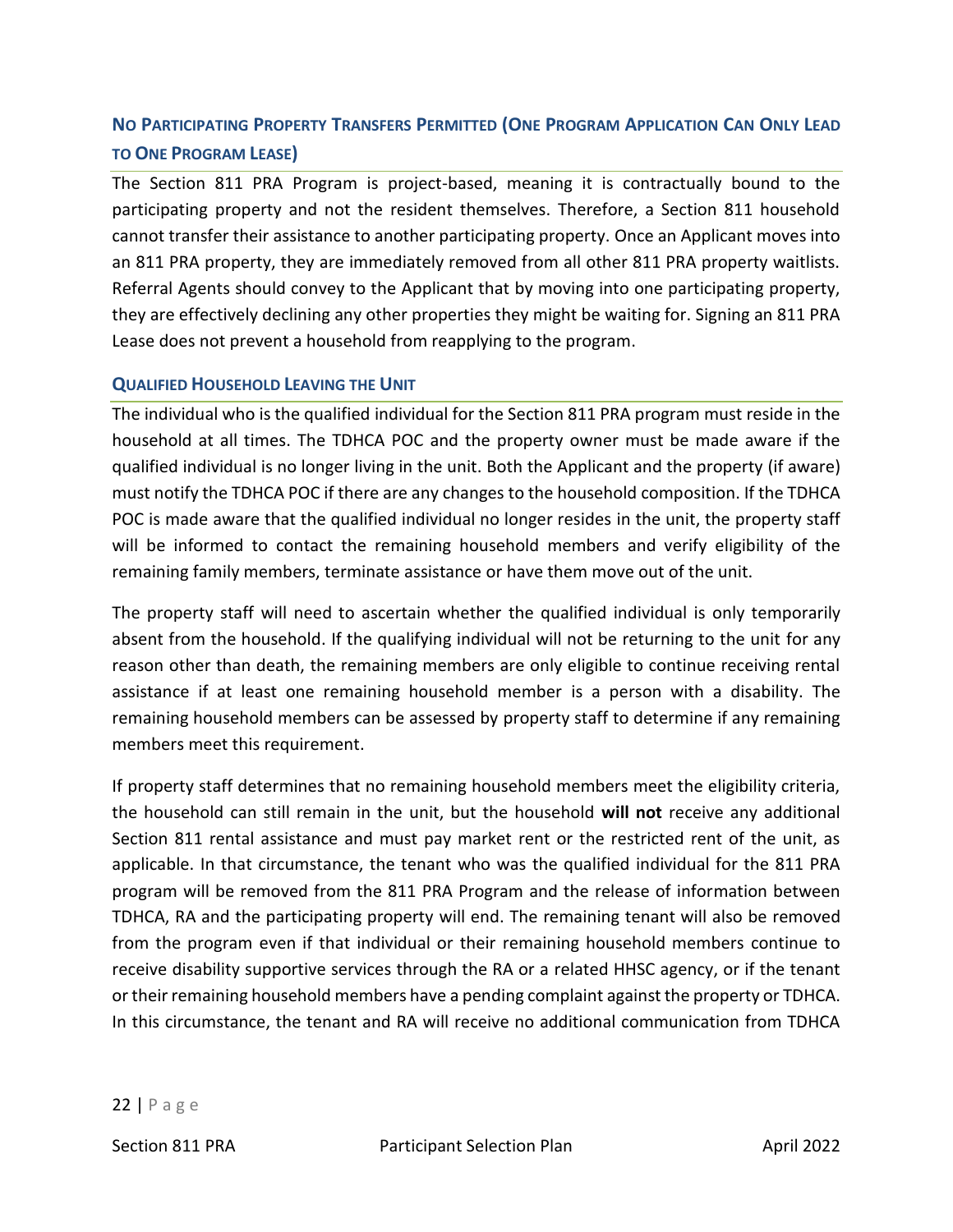regarding termination/removal. Removal from the program does not prevent a household from reapplying to the program.

#### **OTHER REQUIREMENTS**

#### **VAWA**

- In accordance with the Violence Against Women Reauthorization Act of 2013 (VAWA), Owners may not deny admission on the basis that the Applicant has been a victim of domestic violence, dating violence, sexual assault, or stalking.
- However, nothing in the VAWA limits the authority of TDHCA to deny admission if TDHCA can demonstrate an actual and imminent threat to other tenants or those employed at or providing service to the properties. Similarly, Owners have the authority to deny admission to, or evict from, or terminate the assistance of, any Applicant, tenant or lawful occupant if the Owner can demonstrate an actual and imminent threat to other tenants or those employed at or providing service to the property.
- In addition, Sections 606 and 607 of VAWA allow TDHCA and/or Owners to request in writing that an individual complete, sign and submit, within 14 business days of the request, a HUD-approved certification form. On the form, the individual certifies that he/she is a victim of domestic violence, dating violence, or stalking, and that the incident or incidences in question are bona fide incidences of such actual or threatened abuse. On the certification form, the individual shall provide the name of the perpetrator.
- In lieu of a certification form, or in addition to the certification form, a tenant may provide to TDHCA and/or Owners, (1) a Federal, State, tribal, territorial, or local police record or court record; (2) documentation signed and attested to by an employee, agent or volunteer of a victim service provider, an attorney or a medical professional, from whom the victim has sought assistance in addressing domestic violence, dating violence or stalking, or the effects of abuse, in which the professional attests under penalty of perjury (28 U.S.C. 1746) to the professional's belief that the incident or incidents in question are bona fide incidents of abuse, and the victim of domestic violence, or stalking has signed or attested to the documentation. If the individual does not provide the form HUD - 50066 or the information that may be provided in lieu of the certification by the 14th business day or any extension of that date, none of the protections afforded to the victim of domestic violence, dating violence or stalking by sections 606 or 607 will apply. The Owner would therefore be free to evict, or to terminate assistance, in the circumstances authorized by otherwise applicable law and lease provisions, without regard to the amendments made by Sections 606 and 607.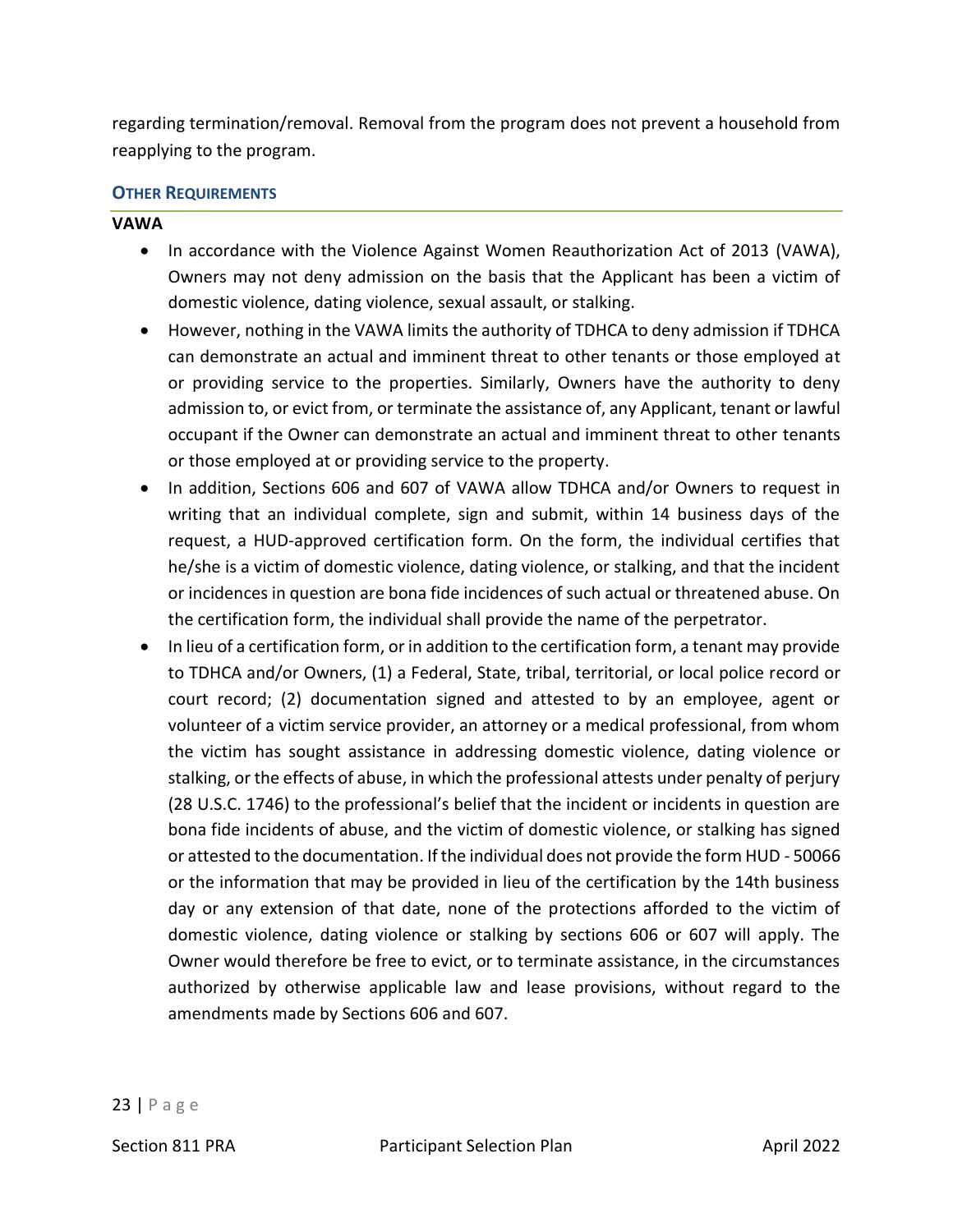- TDHCA, at its discretion, may provide assistance to an individual based solely upon the individual's statement or other corroborating evidence.
- Applicants may contact the TDHCA POC regarding VAWA requests to TDHCA's Policies and Procedures. TDHCA will provide written response to all requests under VAWA within 14 days. Owners are responsible for their own VAWA policies, but, when TDHCA approves the Owner's Tenant Selection Plan; the participating Eligible Multifamily Property's VAWA policies will be reviewed.
- No other subsidy is accepted such as Section 8 or other tenant-based rental assistance.

### **FAIR HOUSING AND EQUAL OPPORTUNITY**

### **Non-Discrimination Requirements of TDHCA**

TDHCA is operating the Texas Section 811 Project Rental Assistance Program in accordance with all applicable fair housing and civil rights requirements in 24 CFR 5.105(a), including, but not limited to, the Fair Housing Act; Title VI of the Civil Rights Act of 1964; Executive Order 11063; Section 504 of the Rehabilitation Act of 1973; Title II of the Americans with Disabilities Act; and Section 109 of the Housing and Community Development Act of 1974. Referral Agents (RA) and 811 Service Coordinators, as identified in the Interagency Agreement and the Medicaid Agencies, shall also comply with all of these applicable fair housing and civil rights requirements.

TDHCA will comply with HUD's Equal Access rules at 24 C.F.R. §§ 5.100, 5.105(a)(2), 5.403 and HUD's final rule published in the Federal Register at 77 Fed. Reg. 5662, "Equal Access to Housing in HUD Programs Regardless of Sexual Orientation or Gender Identity."

TDHCA will affirmatively further fair housing by ensuring accessible units are among the portfolio, equal access to the program is provided and reasonable accommodations are granted when necessary to provide equal opportunity to receive program benefits and services.

Persons who, as a result of national origin, do not speak English as their primary language and who have a limited ability to speak, read, write, or understand English are considered persons with limited English proficiency. It is the policy of TDHCA that language assistance will be made available for persons with limited English proficiency to ensure that individuals with limited English proficiency have meaningful access to the Section 811 PRA Program. Meaningful access may entail providing language assistance services, including oral and written translation, where necessary.